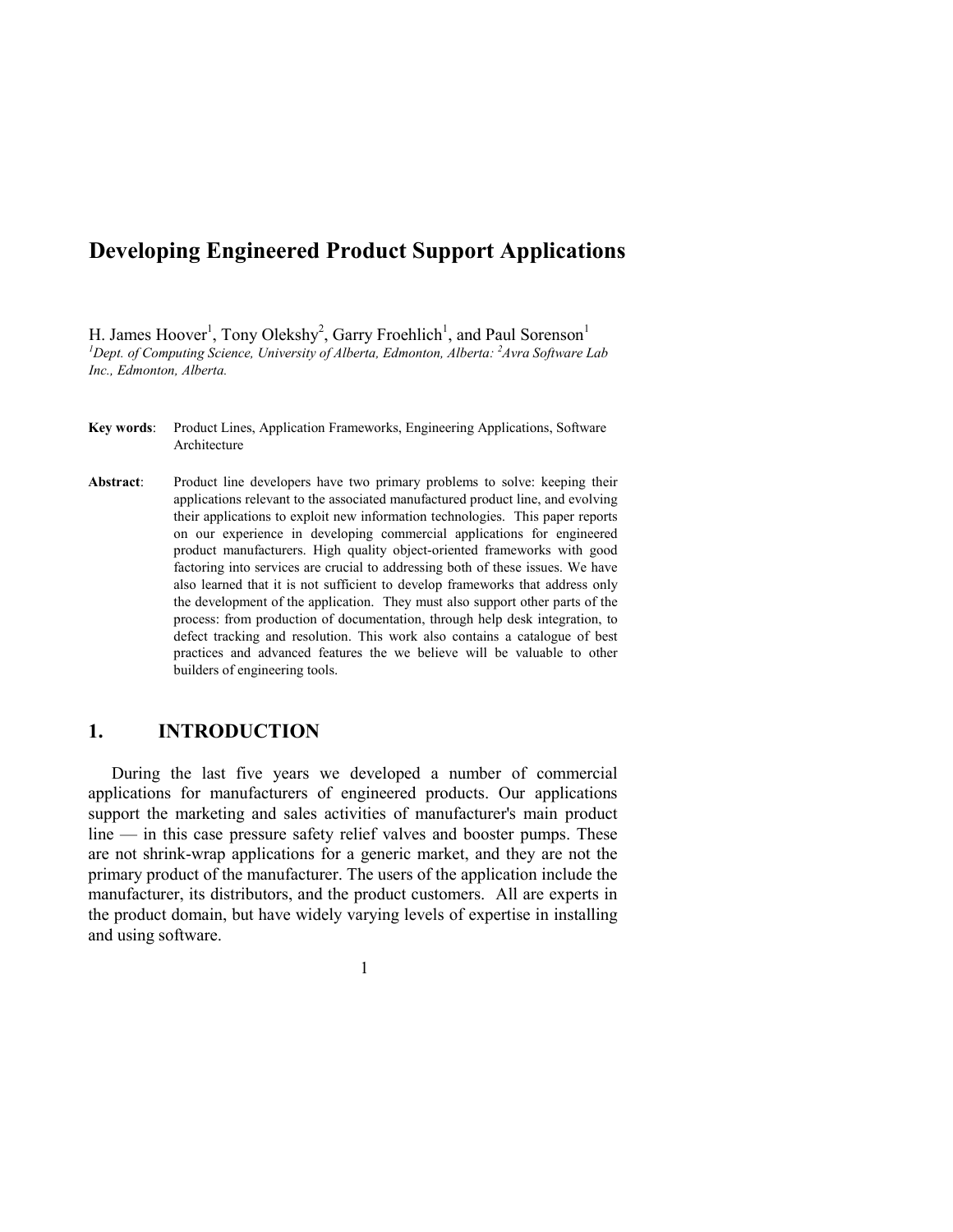In addition, we developed groupware applications to support the users and the developers of those applications. This paper reports on the objectoriented framework approach we use, the experience we gained and the lessons we learned from our successful efforts in engineered product support using application line technology.

The paper begins by describing what we mean by engineered products and application line support for these products. We distinguish a *product line* (the actual artefacts manufactured) from an *application line* (the software applications that support the product line). Section 2 describes in greater detail the general context for engineered product support that we discovered and incorporated in our EAF (Engineering Application Framework). Section 3 elaborates on application workflow, which is one of the most difficult and important parts of the requirements that must be well understood for successful engineering product support. Additional engineering requirements are presented in Section 4. Section 5 provides an overview of the frameworks we have developed that support the engineering product requirements identified earlier in the paper. Section 6 describes some advanced features that we incorporated in our framework as it matured through many releases using a rapid evolutionary development approach. We conclude with a recap of the advantages of the application line strategy we used, and the experiences gained and lessons learned.

## **2. ENGINEERED PRODUCT LINES AND PRODUCT LINE APPLICATION SUPPORT**

## **2.1 Application Domain Background**

Avra Software Lab (www.avrasoft.com), working in collaboration with the Software Engineering Research Laboratory at the University of Alberta, has developed applications for manufacturers of pressure safety valves and booster pumps, both of which are good examples of engineered products. We have developed Internet-based help desk applications to support the users of the engineered product applications, and created and used groupware applications that provide planning, scheduling, accounting, and document repository functions in support of the development of these applications. Both of these are examples of software used to support the applications line development for engineered products. We have also developed multiple instances of these applications using both thick-client LAN-based technology (which we call the *Kalos* technology) and thin-client WEB-based technology (referred to as the *Prothos* technology).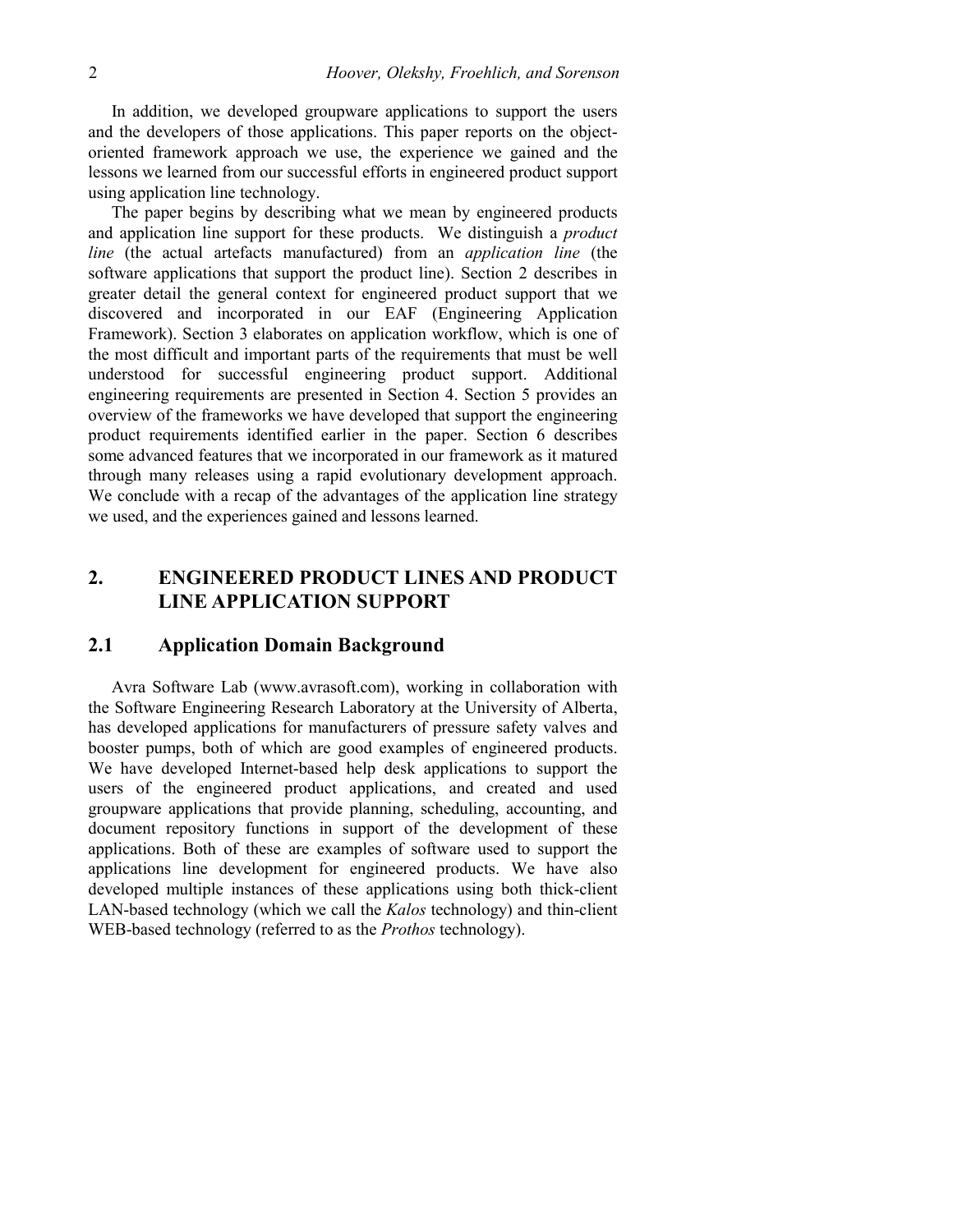*Table 1* categorizes some of the applications by product line domain and the technology used to build the application. The user's domain for each application is shown in italics.

| <i>Table 1.</i> Application Support Categories |                                            |                               |                                     |  |
|------------------------------------------------|--------------------------------------------|-------------------------------|-------------------------------------|--|
| <b>Product Line</b>                            | <b>Framework Architecture / Technology</b> |                               |                                     |  |
|                                                | Kalos<br><b>Thick Client / LAN</b>         |                               | <b>Prothos</b><br>Thin Client / WEB |  |
| <b>Engineered Products</b>                     | SizeMaster 4<br>Valves                     | SizeMaster 5<br><i>Valves</i> | Sprague Pumps<br>Pumps              |  |
| GroupWare                                      | Task Manager<br>Software                   | Help Desk<br>Valves           | Café Avra<br>Software               |  |

SizeMaster is an engineered product application that supports the sizing, selecting, and ordering of pressure safety relief valves for Farris Engineering. These valves are used to protect a pressure vessel (such as a boiler) from exploding in the event that something impairs its normal operation. Although a simple device, essentially a spring loaded diaphragm over an orifice, these valves are a canonical example of an engineered product.

The Sprague Pumps application supports the sizing, selecting, and ordering of Sprague booster pumps. These pumps use part of the energy in a pressurized source of fluid to deliver the remainder of the source at higher output pressure. They are often used to drive high-pressure devices from a high-volume source of shop air.

In general, the function of these support applications is to bridge the business and engineering processes and workflows of the product line manufacturer and their customers. They are also used to support marketing and sales activities for the manufacturer's product line. For example, they typically contain the product catalogue, and the customer is not charged for their use. They are not shrink-wrap applications for a generic market, and they are not the primary product of the manufacturer.

These applications are essentially *database-centric*. A database is used to store the business objects, such as customers, jobs, and orders. A client, run on the user's desktop, is used to access and manipulate the business objects.

The users of the application include the manufacturer, its distributors, and its customers. All are experts in the product domain, but they have widely varying levels of expertise in installing and using software. The applications must have relatively low cost of learning for a new user, yet be sophisticated enough to support an expert user in a production setting.

The manufacturers of the engineered products are not software development organizations, so they have outsourced the development and support for their applications. Support for these applications is complicated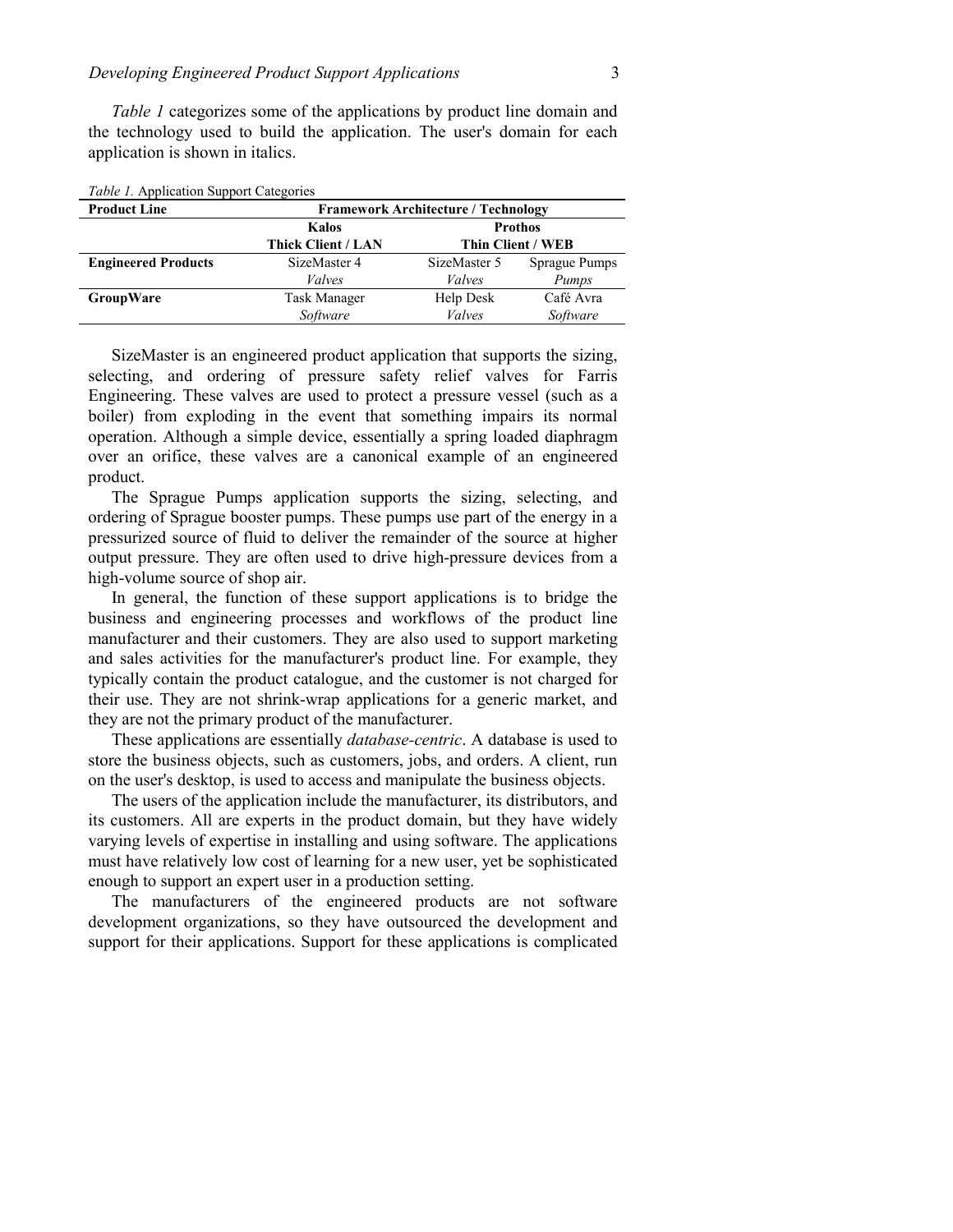by the fact that product support is done by the manufacturer's engineering staff, while software support for the application is done by the application line company (in our case Avra Software Lab).

#### **2.2 Similar Frameworks — Different Technologies**

In this development we uncovered a number of important, advanced features that are common to engineered product support. We incorporated these into a number of O-O sub-frameworks, which allowed us to share common architectures, and much of the code, across these applications. Each sub-framework encapsulates shared code as well as services and hooks for the application developer that are independent of the implementation technology. The nature of these services will be discussed further in Section 6.

Two very similar architectures are used to tie the individual subframeworks into an application, loosely "modelled" in *Figure 2* and *Figure 3*. A Kalos thick-client implementation and a Prothos thin-client implementation of an application are designed to do more-or-less the same job. The differences between the frameworks are due principally to the differences in implementation technology that has occurred with the adoption of WEB-based computing. Section 5 will describe some of the components of these architectures in greater detail.

One of the challenges that framework developers face is that changes in technology can render their framework implementations obsolete. We very quickly realized that the implementation technology of the framework is less important than its architecture. It is possible to migrate a good design to a new technology. In fact we have been using some of the architectural ideas behind these frameworks for over a decade. The different technologies used in implementation are shown in *Table 2*.

*Table 2.* Framework Technologies

| Framework                     | <b>Kalos Technology</b> | <b>Prothos Technology</b> |
|-------------------------------|-------------------------|---------------------------|
| <b>EAF:</b> Engineering       | Delphi, embedded        | Delphi, server, HTTP      |
| <b>Application Framework</b>  |                         |                           |
| <b>PCS:</b> Product Catalogue | Delphi, embedded        | Perl, server, HTTP        |
| Service                       |                         |                           |
| <b>UIM</b> : User Interface   | Delphi, Windows         | Perl, Browser, HTML       |
| Manager                       |                         |                           |
| <b>POM:</b> Persistent Object | Delphi, BDE + SOL       | Perl, $DBI/DBD + SOL$     |
| Manager                       |                         |                           |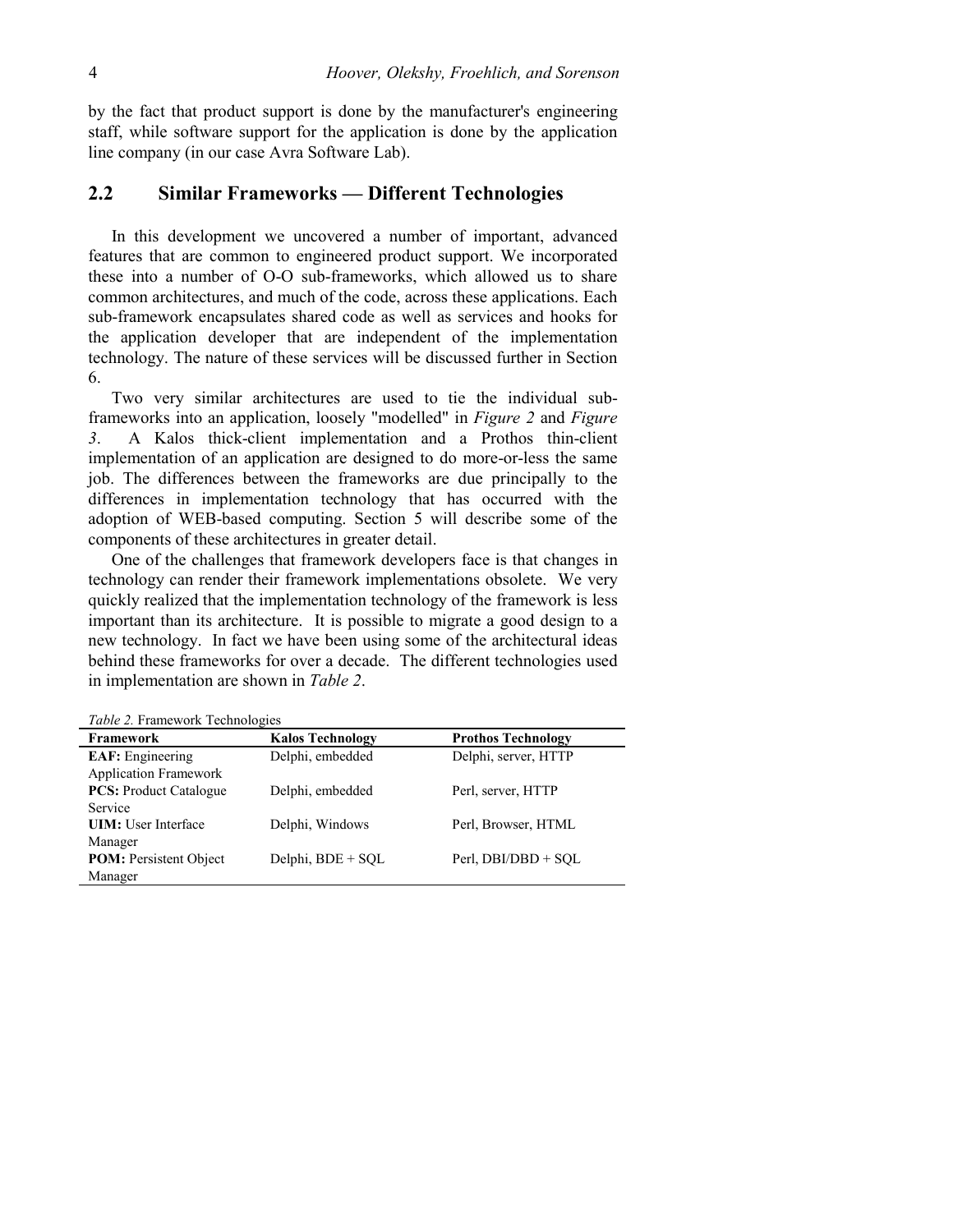#### **2.3 Framework Development Process**

Our strategy for building frameworks could be described as continuous service refactoring in the context of a stable, relatively technology independent, connecting architecture. That is, the evolving problem requirements suggest common functionality that can be collected into subframeworks that deliver a specific service. These sub-frameworks attach to specific points of a very general high-level architecture.

Our efforts to determine the requirements for supporting engineered products have occurred over the past five years. The original requirements for SizeMaster 4 were the existing SizeMaster 3, and the manufacturer's desire to build a new application for the Windows environment. After an evaluation of the existing application, discussion with the manufacturer's application line champion, and the usual brainstorming and whiteboard drawings, the need for and advantages of a general model of this style of application became apparent.

The common process of sizing, selecting, and ordering was identified and embellished over time. In particular, we found that the requirements for these types of applications can be classified along the following lines:

- 1. **Product Specific Requirements:** This includes the details of the particular product line, such as the sizing standards to be followed, the detailed catalogue information, and any idiosyncrasies in the workflow.
- 2. **Engineering Process Requirements:** These are the activities necessitated by the fact that these applications are being used by engineers and must support engineering processes, as well as business processes like quoting and ordering.
- 3. **Generic Application Requirements:** These are related to the quality and flexibility of the application in general, including multi-user considerations, user interface design, the ability to use various database systems, testing, support, and so on.

It became clear that the technical requirements for engineering-standards based calculations were precise, but that the workflow was going to evolve quickly as we tried to understand how the engineer would use the tool. Instead of continuing to refine the requirements, we used a rapid evolutionary approach [McConnell, 1996]. We build the applications incrementally, with varying degrees of flexibility among their major components. For example, forms layout and workflow are very flexible. Although the database schema does not change quite so rapidly, we provide automatic schema migration. The least flexible is the implementation of the engineering standards, since restructuring the worksheet introduces migration issues for existing worksheets, and also necessitates a thorough review to ensure it is still correct with respect to the standards.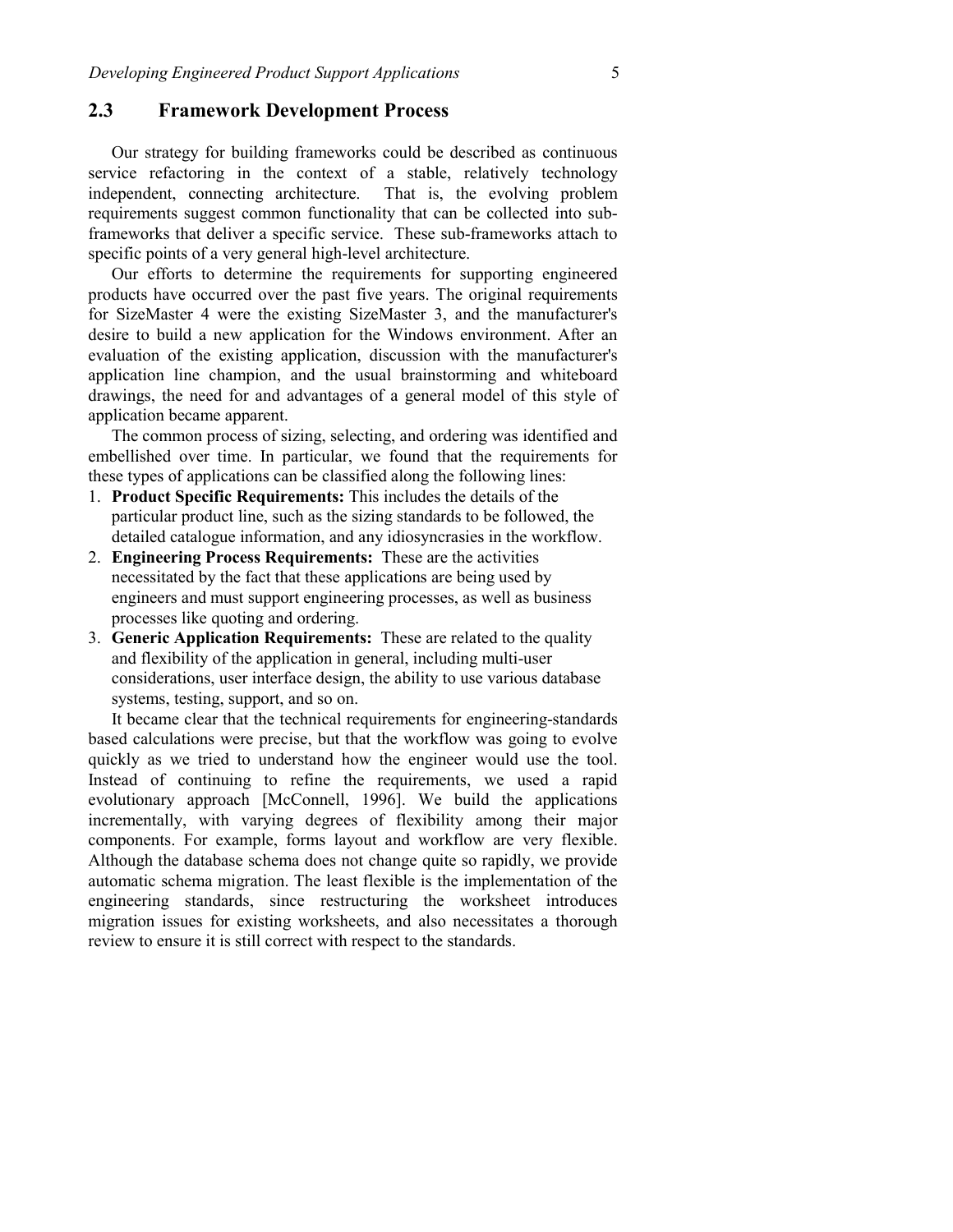The software engineering challenge is to provide the capability to quickly and accurately generate new applications of this type, and to evolve existing ones to support their product lines.

One pleasant aspect of this kind of application development is that since the applications are not the main revenue stream for the manufacturer, they tend not to be under pressure of creeping features in order to produce a stream of new revenue generating releases. This is not to say that there isn't a continuous stream of feature requests, but these tend to be from users and of the kind that add value to the application.

The next two sections will examine the workflow and engineering requirements of the engineered product domain that influenced our framework design.

## **3. WORKFLOW REQUIREMENTS**

*Figure 1* shows the relationship between the user's business processes and the sizing, selecting, and ordering workflow supported by our engineered product applications. Each application integrates design tool, smart catalogue, and order processing. For each product line produced by the firm, there are one or more applications to support that product line. The applications are used by both customer and supplier in a way that interconnects the supplier and customer business processes.



*Figure 1.* Workflow Model

A common characteristic of engineered products is that they require some relatively complex decision making, called *sizing*, prior to being selected and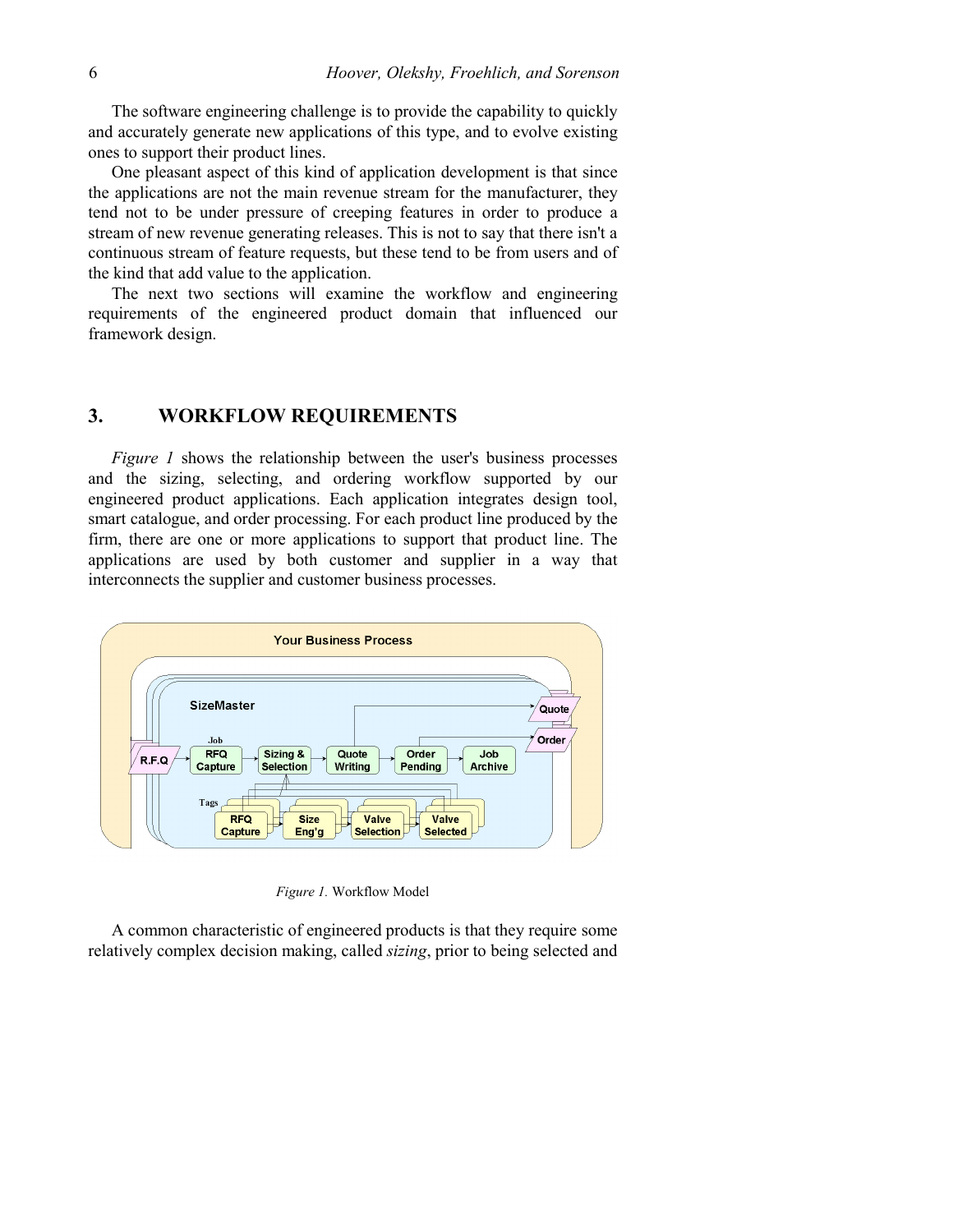ordered. The term engineered product covers many kinds of manufactured items, but it can also include services like insurance policies or retirement plans. The main characteristic of an engineered product is that some assistance is required in order to decide what particular item to order. For example, one does not simply order a pressure safety relief valve from a catalogue. First you must determine your scenario's parameters, such as working pressures and temperatures, kind of fluid (gas or liquid), amount of fluid to be relieved and so on, and then using some engineering standard, such as ASME Section 8, compute the dimensions of the orifice of the value sufficient to relieve the pressure and protect the vessel.

After sizing comes selection. Given the required size, there will be a number of candidate products in the catalogue from which one will be selected (perhaps on the basis of cost). During selection, there are usually a number of trimming options, such as type of steel, that can be chosen without affecting the computed size. Sizing and selection can be iterative, in that decisions made during sizing can affect the range of candidate products available for selection.

Sets of products are grouped into jobs, so once the products in a job are selected the entire job can be sent to the supplier for ordering and quoting. Depending on the result of the quote, the order may be accepted, modified by the customer, or abandoned.

## **4. ENGINEERING REQUIREMENTS**

Since these applications are primary used by engineers, we must consider the demands that are made on our application as a result of engineering process requirements. That is, what distinguishes an engineering application from a typical business application such as a spread-sheet or order processor?

The first thing to recognize is that because engineers are professionally responsible for their work, they are not a normal application user. Put bluntly, an engineer should not automatically trust an application. The application has to earn the confidence of the engineer. How does it do this? Our approach is to earn the confidence of engineers by building applications that embody the following principles:

1. **Consistency:** The user interface and program behaviour must be consistent for all tools. This is particularly important with respect to the display and entry of data: how values and their associated units are displayed, how base units are maintained, and how input and output changes are brought to the attention of the user.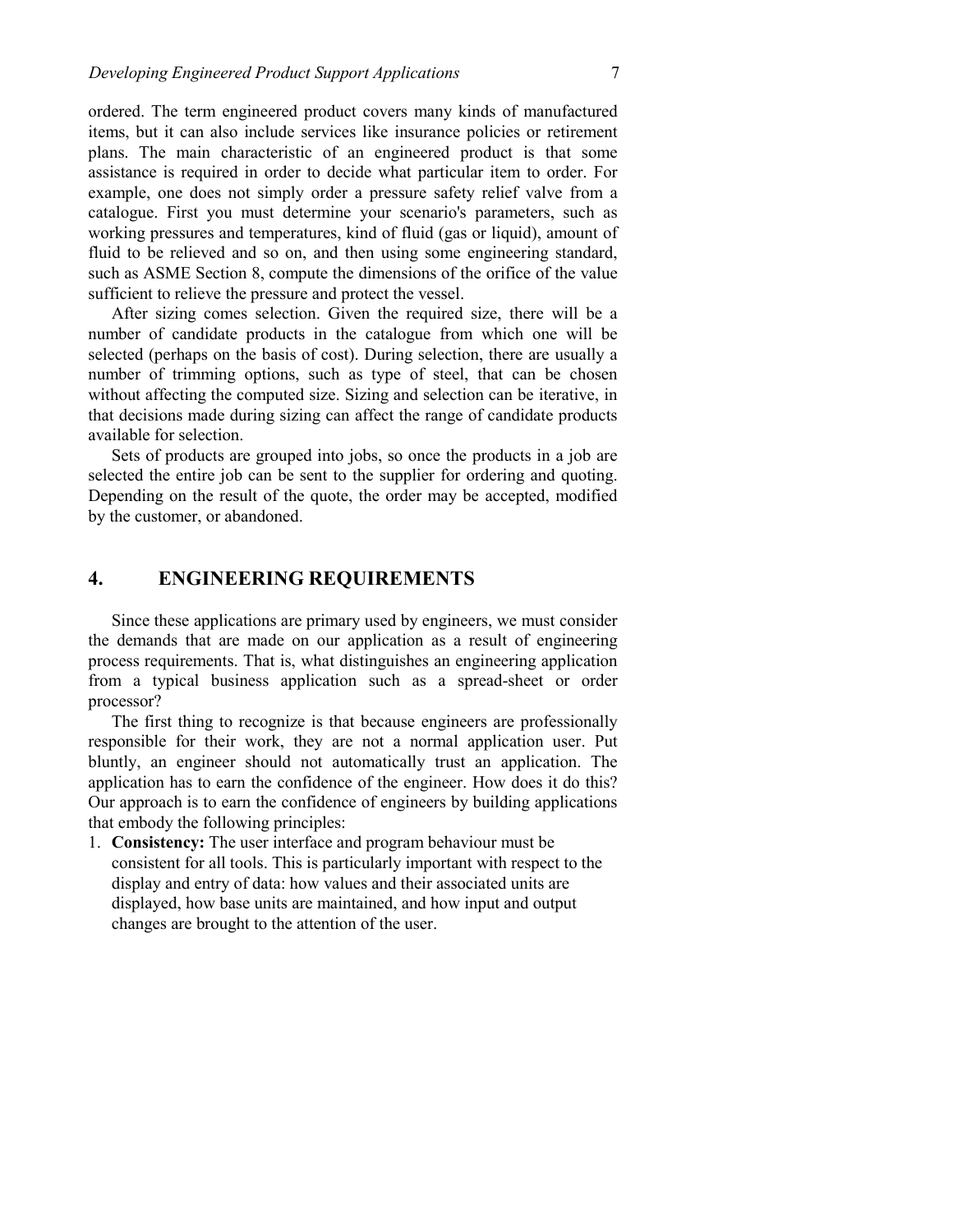- 2. **Observability:** Many applications deliberately hide process state information from the user and instead guide them through a predetermined path. Our philosophy is that the user is the best judge of how to complete the process, and that the tool should ensure that the user is aware of what has been completed, what remains to be done, and what effects the current action has.
- 3. **Verifiability:** Our applications provide the ability for independent verification of their behaviour. The entire calculation, both as displayed and as maintained internally, can be verified by an independent agent. Unlike most engineering tools, we give the engineer the ability to perform independent verification using a program of their own design.
- 4. **Auditability:** All tools must be able to check their inputs for tampering or corruption, and produce outputs with the same properties. We want the same level of certification as a stamped and signed drawing.
- 5. **Extensibility:** The application builder cannot anticipate all the possible application scenarios, so it must be possible for the engineer user to extend the tool to handle their special situation, while preserving all of the preceding properties.

So not only does the application need to perform the correct math and physics, it needs to track revisions and approvals, and generally know who did what and when in order to support proper engineering process.

Furthermore, new products can be introduced, which can require new support in the application. Catalogue data can change, which then invalidates existing installed copies of the application. Engineering standards can change, which not only invalidates existing installed copies of the application but also can call into question the sizing of existing installed products.

Fortunately, new products go through an extensive design and approval process, and standards tend to change slowly; therefore, existing products do not change that much. Consequently, we are not faced with the kinds of radical changes in functionality associated with applications in some other markets, like software browsers. Our applications tend to evolve via numerous small incremental changes, via our rapid evolutionary development process.

## **5. APPLICATION FRAMEWORKS**

For us, framework technology is a pre-requisite for evolutionary development. As of this time, we have made roughly 40 releases of SizeMaster 4. Our goal is to use frameworks to reuse as much of the process and generic capabilities as possible over the application line. New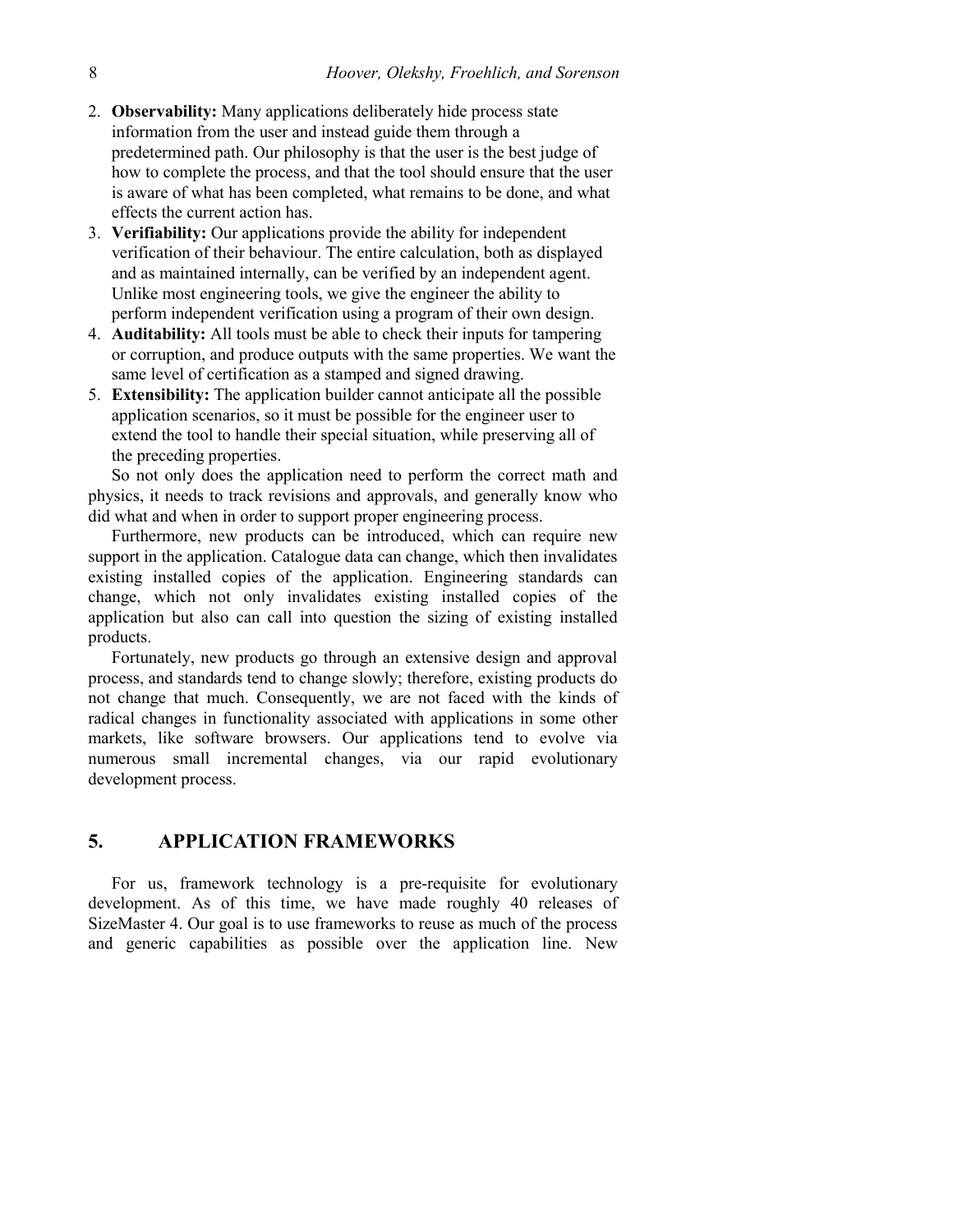applications in the line are constructed by using product specific hooks [Froehlich97, Froehlich99].

The frameworks capture the features common to a broad range of engineering applications, and can be reused. New applications are made by attaching the domain specific code of the application to hooks in the framework. Depending on the particular problem, a new application thus accounts for 20 to 30 percent of the code, while the remainder is reused from the framework.

As mentioned earlier, we have two distinct architectures that we maintain. The Kalos architecture is intended for building desktop-based thick-clients with a central database. The Prothos architecture is intended for building browser-based thin-clients that deliver an application over the web from a central server. The important thing to notice is the structural similarity between the two architectures. This is primarily due to the fact that we view an application as a loosely coupled composition of services. (The role of services in evolution to the web is examined in [Froehlich99b]).

The Kalos and Prothos architecture models shown in *Figure 2* and *Figure 3* decompose into sub-frameworks as follows. The EAF (Engineering Application Framework) and the PCS (Product Catalogue Service) are spatially in the center of the models. The UIM (User Interface Manager) and POM (Persistent Object Manager) wrap the EAF and PCS services to make applications out of them.

The user interface consists of the nodes to the left and front of the models. The user interface forms written by the application developer are represented by the UI nodes. The UIM framework consists of the UIM node, which is responsible for marshalling the nodes below it (which contain the classes that implement the actual user interface components and widgets).

Persistent objects are handled by nodes to the back and right of the models. The business classes written by the application developer are represented by the BC nodes. The POM framework consists of the POM node, which provides an abstract base class for the business classes, and a singleton for managing the working set of business objects. The POM is responsible for invoking the services of the nodes below it (which contain the classes that implement our actual OORDBMS via SQL).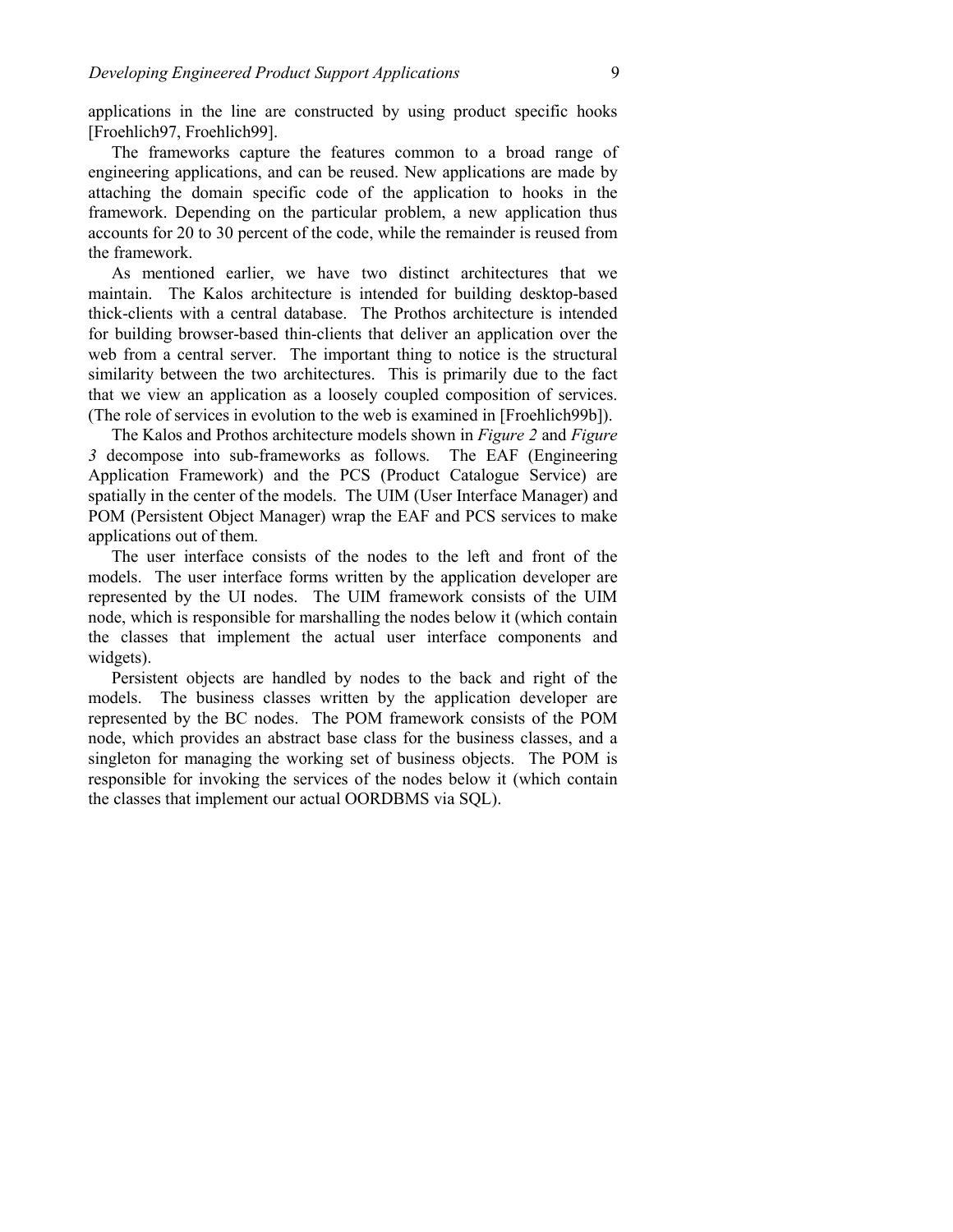

*Figure 2.* Kalos Framework Architecture Model



*Figure 3.* Prothos Framework Architecture Model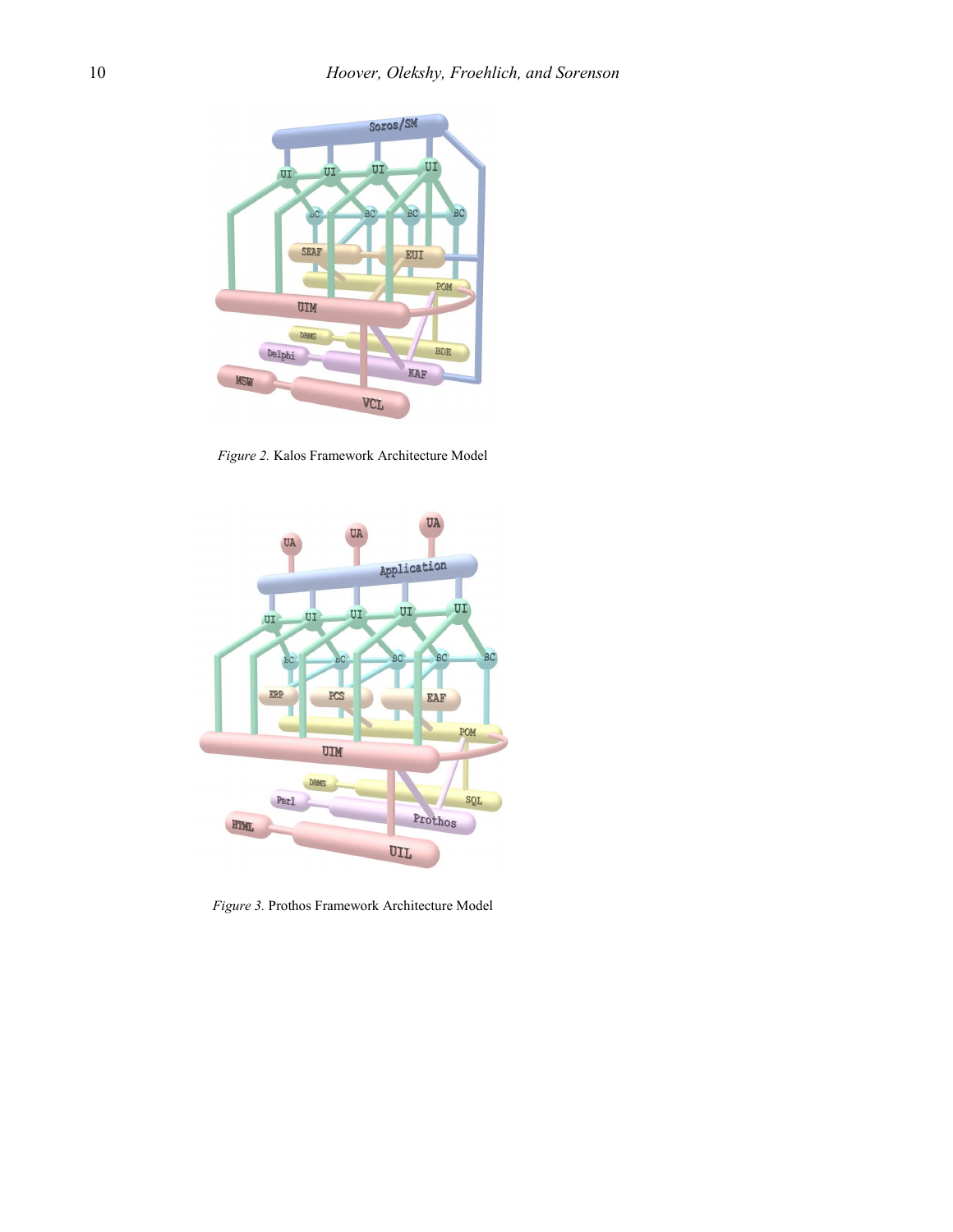The application itself is represented by the large node at the top of the models. With Kalos, the application is conceptually a set of menus that dispatch instances of UI form classes. With Prothos, the application is conceptually a set of URLs that encode instances of the UI page classes. In Kalos, the UIM manages the application frame and menus, dispatches new UI instances, and manages the set of concurrently active UI instances. In Prothos, the UIM is the HTTP daemon that serves the application, which converts the requests for URLs representing UI instances into HTML responses for the client. In both cases, the UI classes are responsible for selecting and manipulating instances of business classes, which in turn are made persistent by the POM.

The edges in the architecture models represent inter-service communication, which the application developer sees as API methods. In Prothos, inter-service communication is physically implemented via internetworking channels, so the services can be provided by multiple processors and the user interface can be physically de-coupled from the local context of the service providers. In Kalos, the communication between the services is constrained to a single processor (or two, when the database is controlled by a separate server).

Viewed statically, the architectural models show the relationships between the classes in the frameworks. Viewed dynamically, they show the interactions between the objects accessed by users at run time and the services that manipulate those objects.

Frameworks have many benefits, the two most important being that features are implemented consistently across applications, and that the time to construct the application is dramatically reduced. From an application line perspective, the code in the framework is less important than the architecture it embodies. For example, in implementing the web delivered SizeMaster 5, we replaced the entire Kalos thick-client code base, but used essentially the same architecture.

Engineering applications are notoriously difficult to fully specify, primarily because the presence of a tool enables the engineer to do more in new ways, and this affects their perception of the problem they wish to solve. Our framework technology enables us to rapidly produce a series of prototypes that evolve along with the client's understanding of the problem that they wish to solve. This approach works well with the dynamic nature of engineering applications.

### **5.1 EAF Framework**

The Engineering Application Framework is used to build engineering worksheets. Each worksheet is a collection of data elements and calculations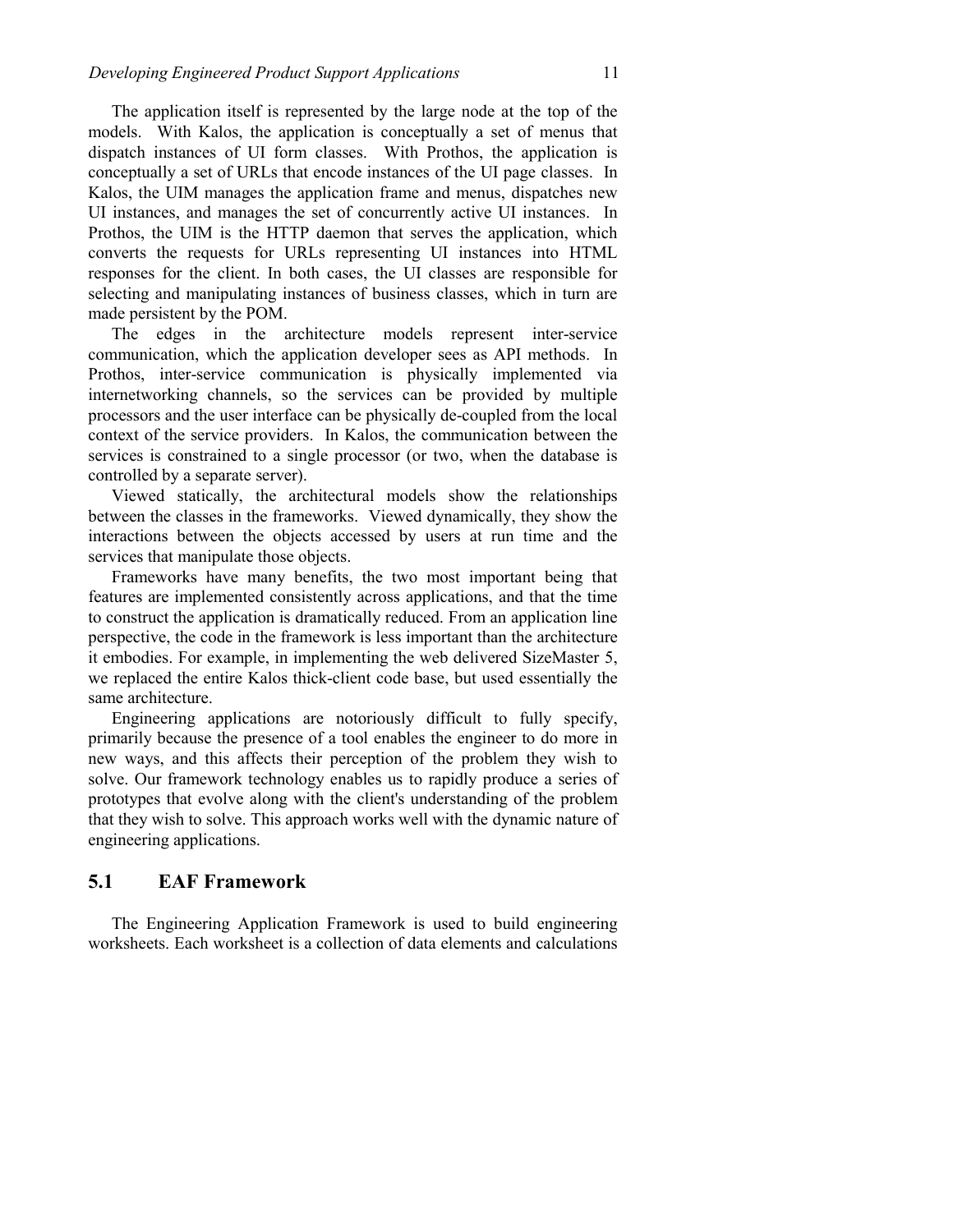that represent the contents of an engineering code or standard. Each engineering application that we build has one or more worksheets that capture the product-specific engineering calculations of the application. Sizing interacts primarily with the worksheets. The user interface of the application, provided by another framework, navigates through the worksheet but does not do any engineering computations. In this way we keep the robust core engineering part of an application relatively isolated from the more fragile user interface.

Many engineering calculations are organized around the concept of a worksheet and therefore we incorporated it as a key concept in our framework. The worksheet guides the engineer through the calculations, reminding them of important steps, ensuring that key decisions and subcalculations are made in the proper order, and recording the process for future review. Having performed and verified the calculation, the engineer then signs the worksheet and it becomes part of the permanent design documentation of the project.

A worksheet is a hierarchically organized collection of interdependent calculations. Each calculation can be thought of as a black box. The box has a set of inputs from other calculations, a set of outputs which go to other calculations, some local data which is its state, and some external settings taken from the outside world. Each calculation is given a type.

Each calculation performs some operations on its inputs, externals, and locals, and produces some outputs. Calculations are structured so that they cannot alter their inputs or externals. Locals can be read and modified, and outputs can only be modified, not read. Furthermore, only one calculation can change the value of an output, thus ensuring that values can be traced back to their origins. *Figure 4* shows a screen shot view of a subcalculation in the SizeMaster 4 worksheet.

Unless the user is familiar with the worksheet, they will normally need guidance as they navigate through it. This guidance is provided through scenario wizards. A scenario wizard sits "above" the calculation, with links hanging down to the locals and externals needed for its particular scenario, as in *Figure 5* below.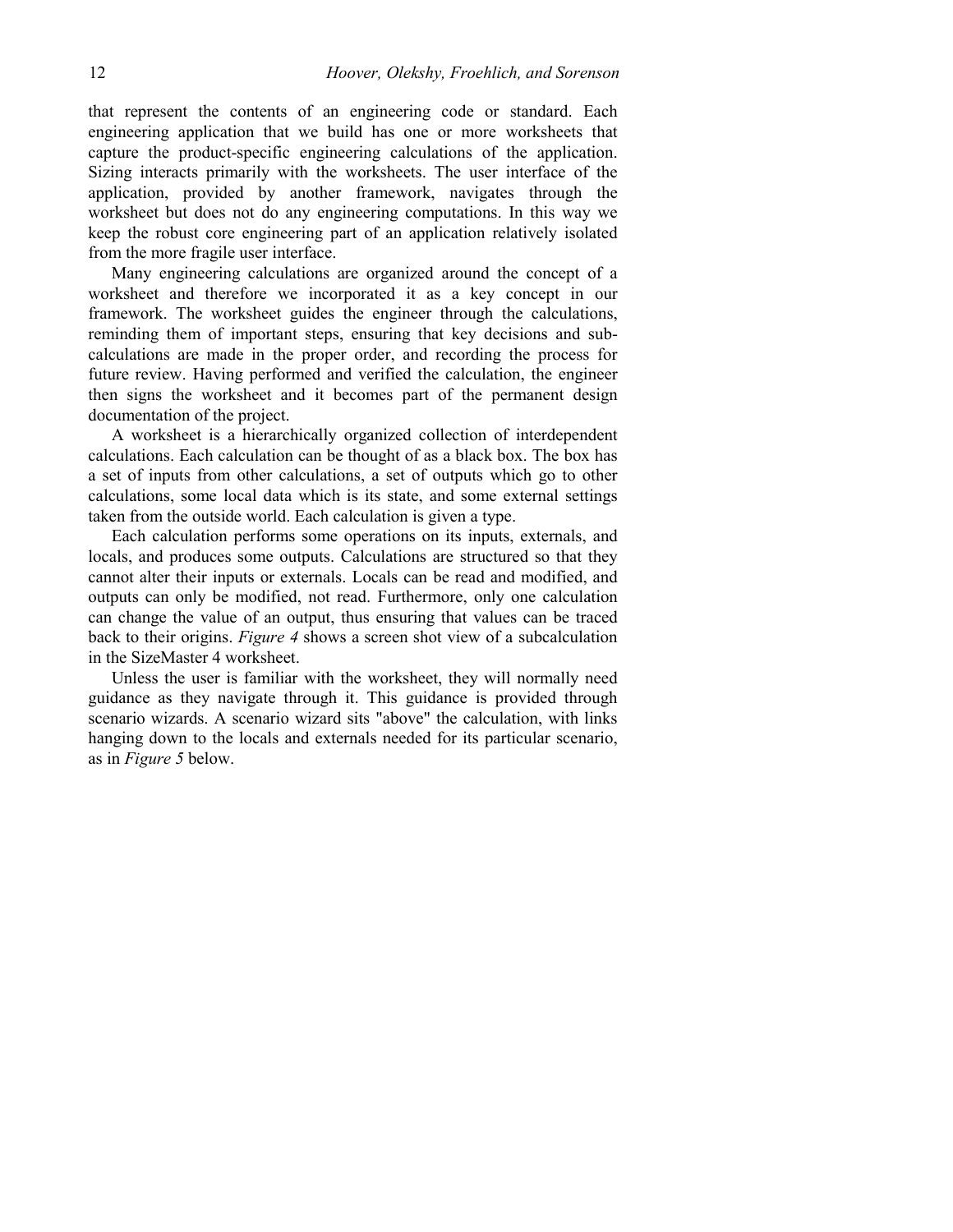

*Figure 4.* Worksheet View



*Figure 5.* Workflow Wizards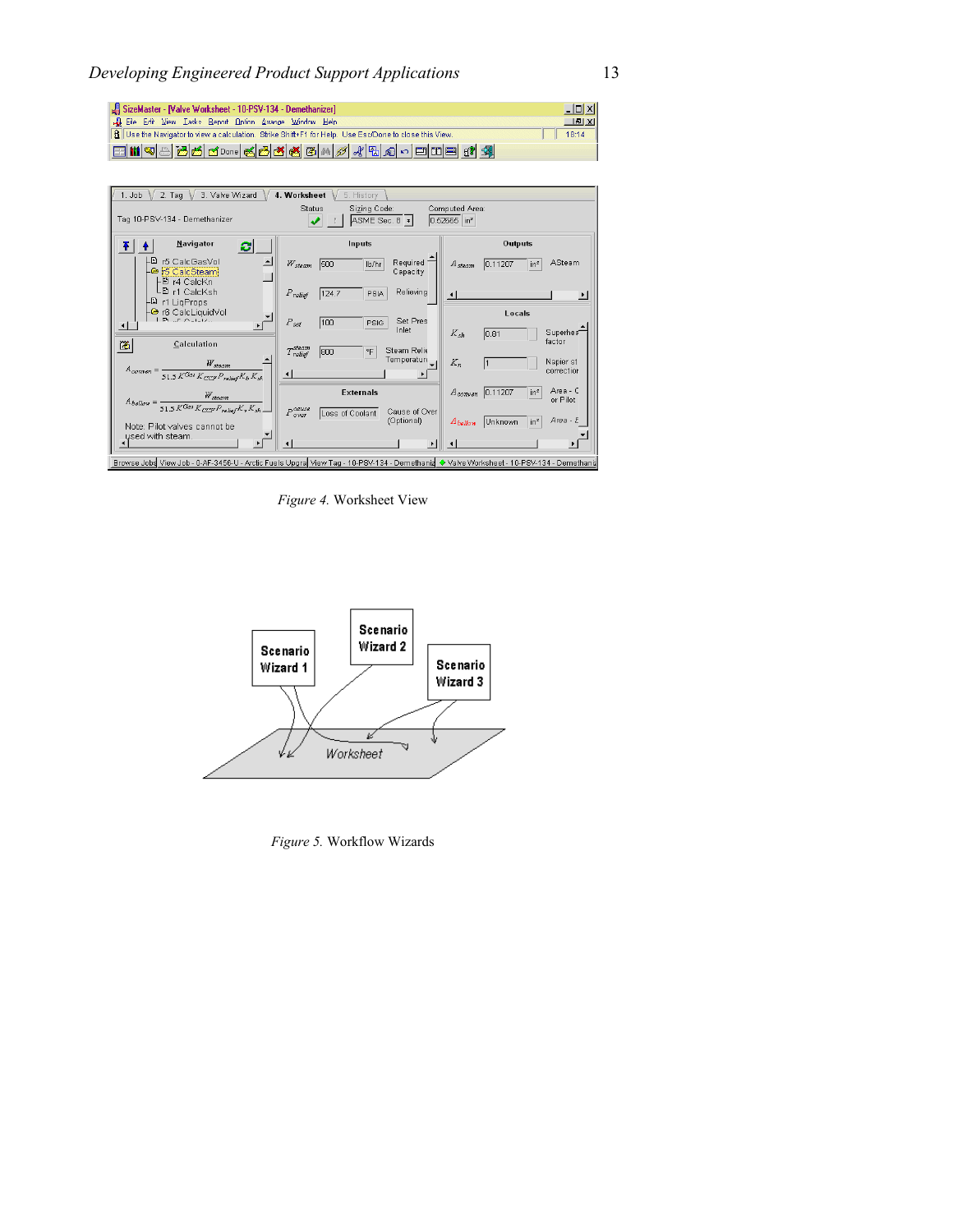| SizeMaster - [Valve Wizard - 10-PSV-134 - Demethanizer]   | 1x1              |
|-----------------------------------------------------------|------------------|
| K File Fritt View Tasks Report Option Atrange Window Help | $-i \theta$ i xi |
| 8 Pick the "Selection" button to check candidate valves   |                  |
|                                                           |                  |

| $\sqrt{2}$ . Tag $\sqrt{3}$ . Valve Wizard $\sqrt{4}$ . Worksheet $\sqrt{5}$ . History<br>1. Job                                                         |                                                                                                              |
|----------------------------------------------------------------------------------------------------------------------------------------------------------|--------------------------------------------------------------------------------------------------------------|
| Tag: 10-PSV-134 - Demethanizer                                                                                                                           | Vese Size   ← Back   ● Selection  <br>$\rightarrow$ Next                                                     |
| Status: Be<br>Job: 0-AF-3456-U<br>Sizing Rev: 14                                                                                                         | Step: Case A / Vapor Mass                                                                                    |
| Sizing Code: Valve Type:<br>Disch, Coeff.<br>ASME Sec. 8 . Conventional . 2600 D-T .                                                                     | Cause of Overpressure:<br>& Eluid Type Picker<br>Closed Outlets                                              |
| Resolved Area:<br>Scenario Area:<br>Explain<br>$0.2765$ in <sup>2</sup><br>$0.52665$ in <sup>2</sup><br>$ \mathbf{Q} $                                   | <b>User Defined Fluid</b><br>Fluid <sub>desc</sub> Another Test<br>Name (Optional)                           |
| Formula:                                                                                                                                                 | Set Pressure at<br>$P_{sat}$<br>100<br>PSIG<br>Valve Inlet                                                   |
| $A_{conven} = \frac{W_{vapor} \sqrt{T_{relief}} \sqrt{Z}}{CK^{Ga} K_{CCF} P_{relief} \sqrt{M_{vapor}} K_b}$                                              | $P_{back}^{const}$<br>Constant Portion of<br>Гō<br>PSIG<br><b>Back Pressure</b>                              |
| $A_{\text{below}} = \frac{W_{\text{vapor}} \sqrt{T_{\text{relief}} \sqrt{Z}}}{CK^{Ga_2} K_{CCF} P_{\text{relief}} \sqrt{M_{\text{vapor}} K_{\text{v}}}}$ | $P_{back}^{var}$<br>Variable Portion of<br>lо<br>PSIG<br><b>Back Pressure</b>                                |
| $A_{pilot} = \frac{W_{vapor}\sqrt{T_{relief}}\sqrt{Z}}{CK^{Gas}K_{CCF}P_{relief}\sqrt{M_{vapor}}K_b}$                                                    | Operating<br>$P_{operating}$ 50<br>PSIG<br>Pressure                                                          |
| Reference: Farris catalogue, API 520<br>4.3.2 Sizing for Critical Flow.                                                                                  | $P_{over}^{\%}$<br>Percent Over Pressure<br>10<br>%                                                          |
|                                                                                                                                                          | Required Vapor<br>$W_{\nu a\nu o r}$ 2000<br>lb/hr<br>Capacity                                               |
|                                                                                                                                                          | Tretier<br>Compressibles<br>°F<br>100<br>Relieving Temperature                                               |
|                                                                                                                                                          | M <sup>given</sup><br>User Defined Avg<br>Mol Wt<br>18.8                                                     |
|                                                                                                                                                          | Browse View Job - 0-AF-3456-U - A View Tag - 10-PSV-134 Valve Worksheet - 10-PSV-1 ♦ Valve Wizard - 10-PSV-1 |

*Figure 6.* SizeMaster 4 - Workflow Wizard

|                                            | SizeMaster V - Quick Size - Netscape                                                                                        |                                                                                                                                                                                                                                                                                                                                           |                                              | $\Box$ ulxi                                                          |
|--------------------------------------------|-----------------------------------------------------------------------------------------------------------------------------|-------------------------------------------------------------------------------------------------------------------------------------------------------------------------------------------------------------------------------------------------------------------------------------------------------------------------------------------|----------------------------------------------|----------------------------------------------------------------------|
| File                                       | Edit View Go Communicator Help                                                                                              |                                                                                                                                                                                                                                                                                                                                           |                                              |                                                                      |
|                                            | 医古巴白色素                                                                                                                      |                                                                                                                                                                                                                                                                                                                                           |                                              | M                                                                    |
|                                            |                                                                                                                             | SizeMaster Mark V<br>Quick Size Wizard<br>Order: 001 003 107, Tag: PSV 5                                                                                                                                                                                                                                                                  |                                              | $\overline{\phantom{a}}$<br>· Done<br>- Poet<br>· Keread<br>$-$ Holp |
|                                            | Title:                                                                                                                      |                                                                                                                                                                                                                                                                                                                                           |                                              |                                                                      |
| Tag #:                                     | Code ASME Sec. 8 -                                                                                                          | Type Conventional                                                                                                                                                                                                                                                                                                                         | Status: Selecting / 0<br>Series Default<br>↽ |                                                                      |
| $T_{operating}$                            | $P_{\text{net}}$<br>°F<br>$A_{\text{astar}}$ 0.16654 in <sup>2</sup>                                                        | <b>PSIG</b><br>$A_{final}$ 0.16654 in <sup>2</sup>                                                                                                                                                                                                                                                                                        | - Post - Use Area -                          |                                                                      |
| Scenario:                                  | <b>Blocked Flow Vapor Mass</b><br>$\overline{\phantom{a}}$<br>Cause of Overpressure:<br>Fluid: User Defined<br>$\mathbf{v}$ | $A_{\mathit{common}} = \frac{W_{\mathit{vapor}} \sqrt{T_{\mathit{relief}}}\sqrt{Z}}{CK^{Ga_2} K_{\mathit{CCP}} P_{\mathit{relief}} \sqrt{M_{\mathit{vapor}}} K_b}$<br>$A_{\textit{below}} = \frac{W_{\textit{vapor}} \sqrt{T_{\textit{relief}}}/\overline{Z}}{C K^{Gas} K_{CCF} P_{\textit{relief}} / \overline{M_{\textit{vomo}}}} K_v}$ |                                              |                                                                      |
|                                            | CIL Home C. determine L. v.                                                                                                 |                                                                                                                                                                                                                                                                                                                                           |                                              |                                                                      |
| Fluid <sub>desc</sub>                      |                                                                                                                             | User Defined Fluid Name (Optional)                                                                                                                                                                                                                                                                                                        |                                              | Q                                                                    |
| $c$ onst<br>back                           | PSIG                                                                                                                        | Constant Portion of Back Pressure                                                                                                                                                                                                                                                                                                         |                                              | Q                                                                    |
| $\bar{p}^{\bar{p}ar}$<br>back              | PSIG                                                                                                                        | Variable Portion of Back Pressure                                                                                                                                                                                                                                                                                                         |                                              | Q                                                                    |
| $P_{\it operating}$                        | <b>PSIG</b>                                                                                                                 | Operating Pressure                                                                                                                                                                                                                                                                                                                        |                                              | Q                                                                    |
| $\mathbb{E}^{\mathbb{P}}$ and $\mathbb{E}$ | Document Done                                                                                                               |                                                                                                                                                                                                                                                                                                                                           |                                              | $\sim$ 2.                                                            |

*Figure 7.* SizeMaster 5 - Workflow Wizard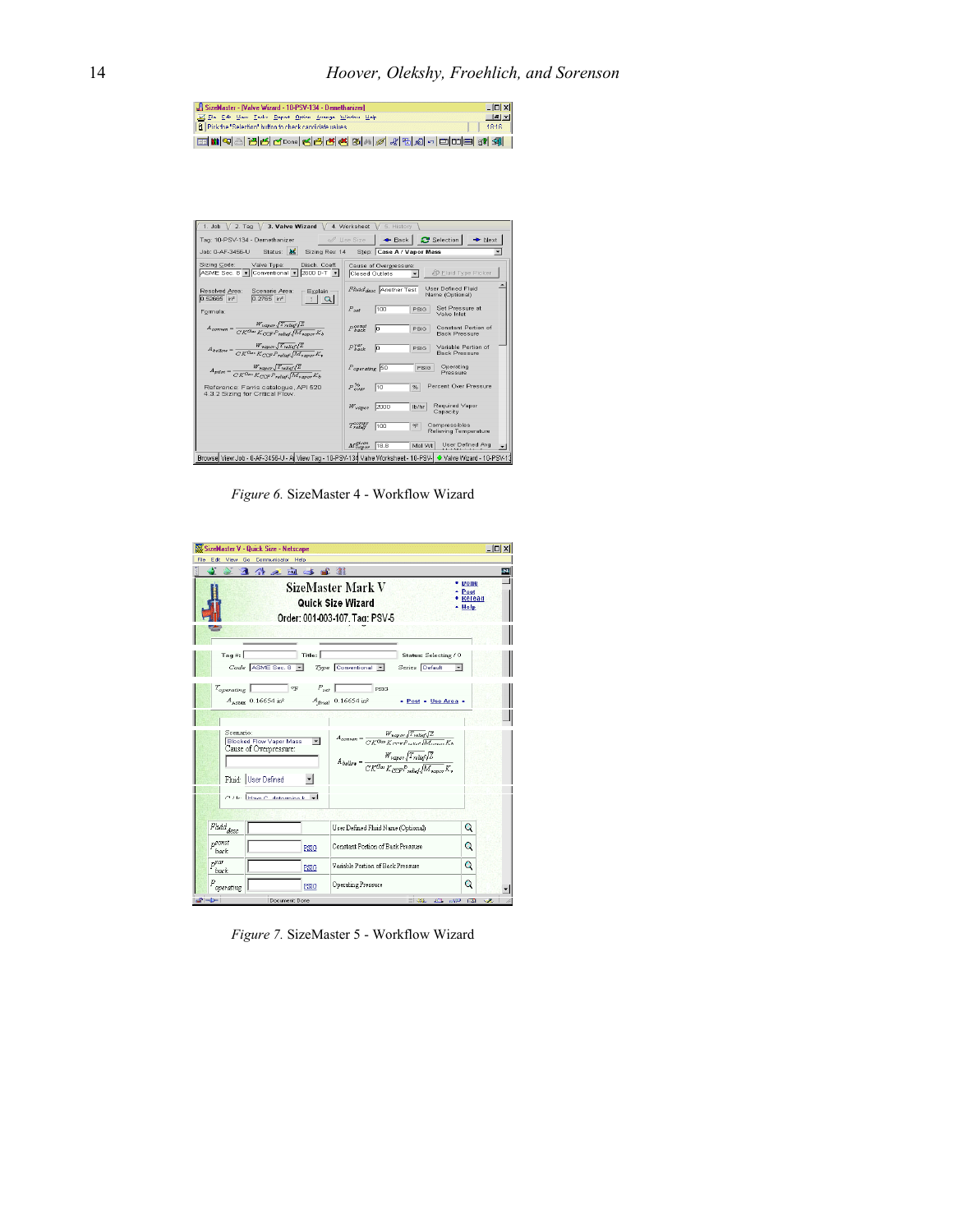The wizards in *Figure 6* and *Figure 7* take the user through the workflow involved in computing the orifice area for a scenario in which the flow out of a pressure vessel is blocked for some reason. Note the similarity between the Kalos-based and Prothos-based versions. The underlying calculation and workflows are identical, only the view has changed. This is an example of using frameworks to preserve behaviour across technologies.

## **5.2 PCS Framework**

The product catalogue service determines, for a given engineering worksheet, the recommended products from each series of models in the manufacturer's catalogue that are suitable for the given engineering scenario. In addition, given any model number from the catalogue, the catalogue service can determine whether or not the model is suitable for the given scenario.

The model numbers for engineered products can be quite complex, such as 26MA10-120/S3 or S-216-JD-34-SS, because they encode all the details needed to completely select a single engineered product from the manufacturer's product line. The relationship between model numbers and the engineering worksheet is also complex, because changing a single option in the model number can create exceptions to the normal candidate selection process, depending on the values of the variables in the worksheet.

Rather than maintain a complete list of all possible model numbers, which in many cases would be prohibitively large, the PCS uses the following information and a set of rules to determine the complete list of model numbers.

- 1. A table specifying how to parse model numbers into their fields.
- 2. A table specifying the valid values for each field of the model number.
- 3. A table specifying valid base model numbers, which are usually the first few characters of the model number. This table contains the key selection parameters for each base model, such the range of pressures and temperatures for which the product can be considered a candidate for selection.
- 4. A table specifying how the values of model number fields affect the default materials used for the parts of the product.

The PCS provides an abstract base class upon which the application developer bases the model number class. The application developer implements abstract methods, for the base class, that provide the common find-candidates, is-candidate, and get-attribute methods for the product line. These methods use the tables described above to find appropriate pressures,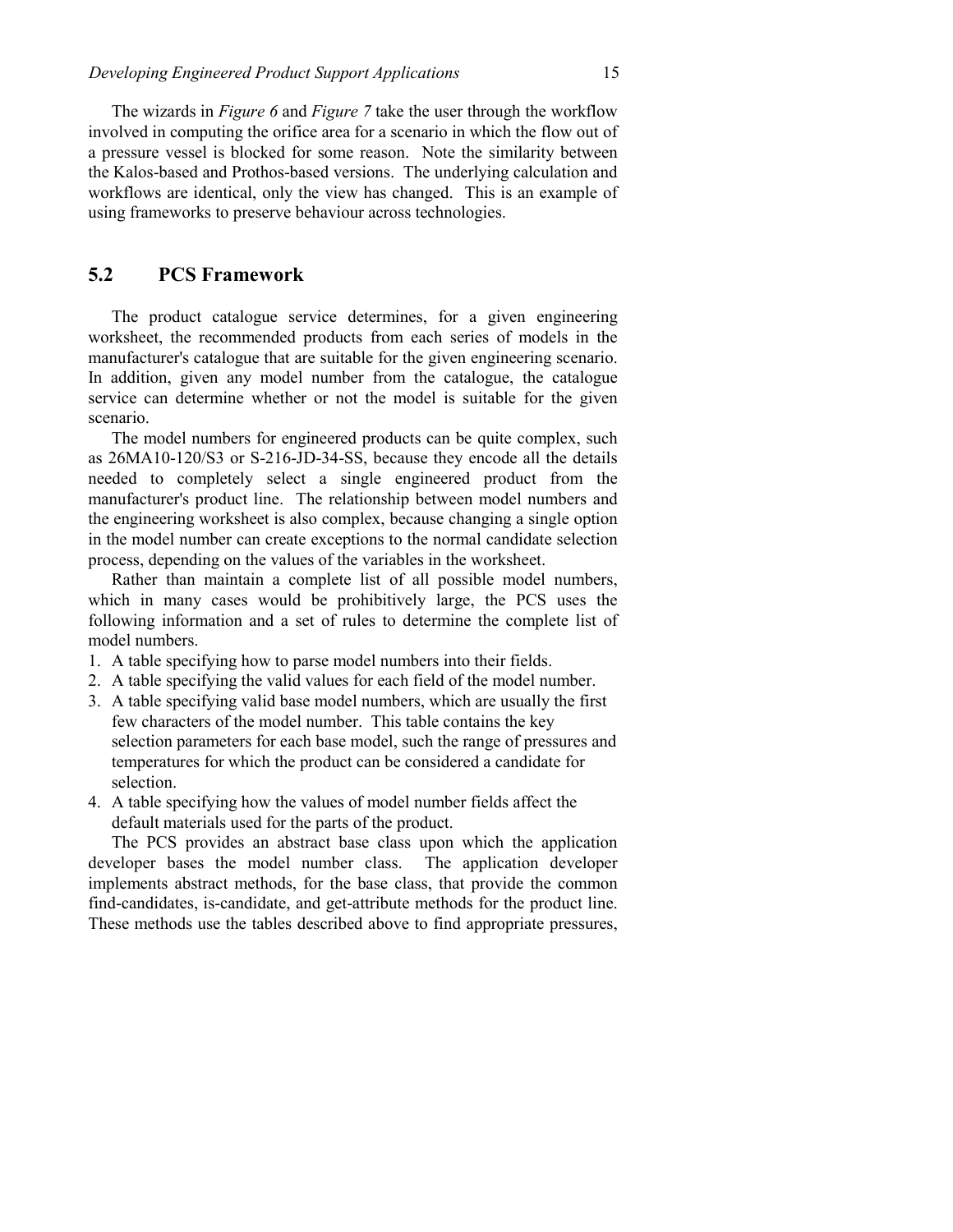temperatures, and materials; they implement the rules that are common to all models in the product line.

The application developer also writes a descendent class for each product series in the catalogue (typically determined by the first character or two of the model number). These descendent classes can override methods for key steps in the find-candidates, is-candidate, and get-attribute methods of the common class. For example, the applicable temperature range can be restricted for /S4 models in the 26 series, or the spring material can be changed from the default steel for 55AB99-4 models to nickel when the pressure is over 1200 PSI, unless the /M option is selected, in which case the spring is chrome-moly.

*Figure 8* and *Figure 9* contains screen shots of product selection forms for the SizeMaster 5 and Sprague Pumps applications. Here the point to observe is that much the same kind of activity is involved in engineered product selection regardless of the kinds of products. This is an example of the more typical use of the frameworks preserving behaviour across applications.



*Figure 8.* SizeMaster 5 - Product Selection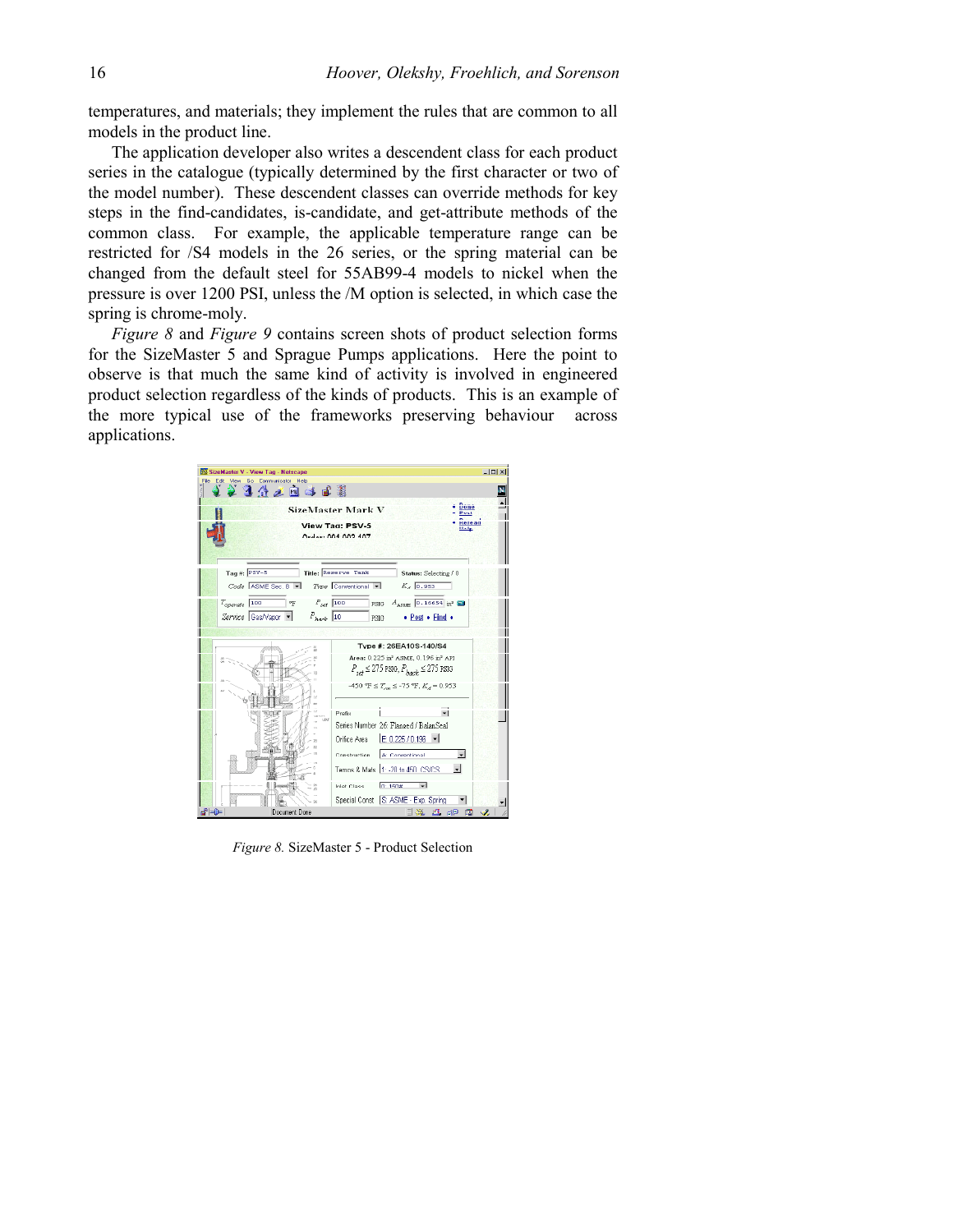

*Figure 9.* Sprague Pumps - Product Selection

## **5.3 UIM Framework**

From an external perspective, Prothos-based applications can be thought of as a set of web pages that operate on instances of a set of persistent business classes. Kalos-based applications can be thought of as set of desktop windows that operate on instances of a set of persistent business classes.

In either case, the application developer is responsible for laying out the forms in the web pages or desktop windows, for connecting the data modification controls in the forms to the attributes of persistent objects, and for specifying user interface controls and callback methods to handle workflow operations.

Both Kalos and Prothos use a traditional browse, query, zoom, view, and edit model for user navigation through the business classes. Each of the browser, viewer, and editor forms contains a number of database-aware user interface widgets that provide the users with access to the attributes of the business objects. The UIM looks after communicating with the POM to automatically move data to and from these widgets.

The user interface forms also contain widgets for dispatching the workflow methods of the business classes. The UIM passes these operations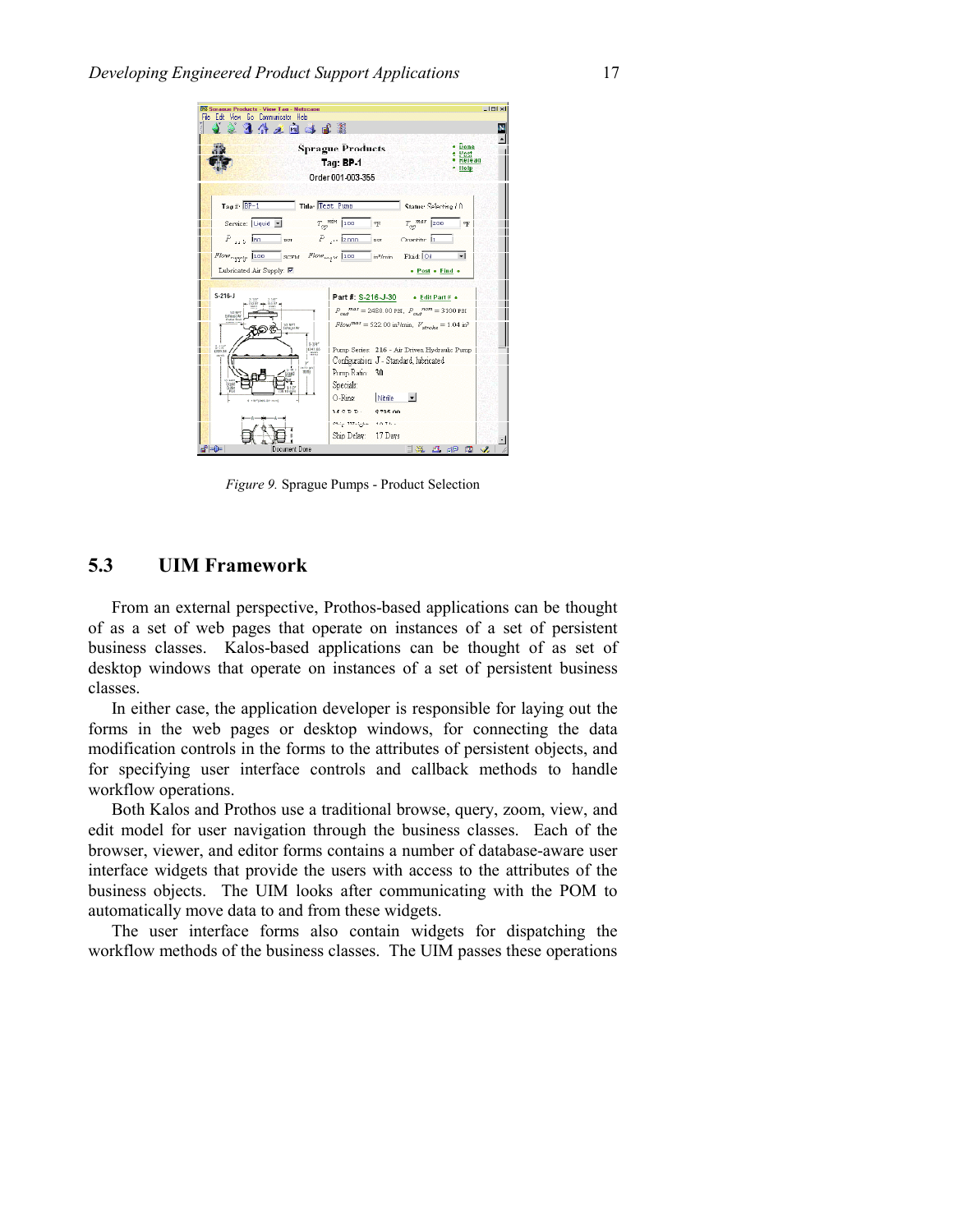to the business objects, which implement the rules for modifying their persistent attributes to effect the operation. The UIM then updates the user's view to show the new persistent attribute values, which causes the user to see the result of the selected operation.

*Figure 10* and *Figure 11* contain screen shots of the master/detail browse/view forms for an instance of a SizeMaster 4 Job class, and for a Sprague Pumps orders browser.

## **5.4 POM Framework**

The POM provides the abstract base class for an application's business classes, and it manages the set of concurrently active business objects.

The business classes represent traditional entities like customer, order, tag, and product. Each business class is defined by an extended schema (describing the properties of the persistent objects in the class) and a set of business methods that implement the domain-specific business rules for the class.

The POM is responsible for managing login controlled database access sessions and for assuring the consistency of concurrent transactions. It handles roll-back, roll-forward, referential integrity, database rebuilds, schema conversions, and backups. It co-ordinates interaction with the underlying RDBMS engine via SQL.



*Figure 10.* SizeMaster 4 Job View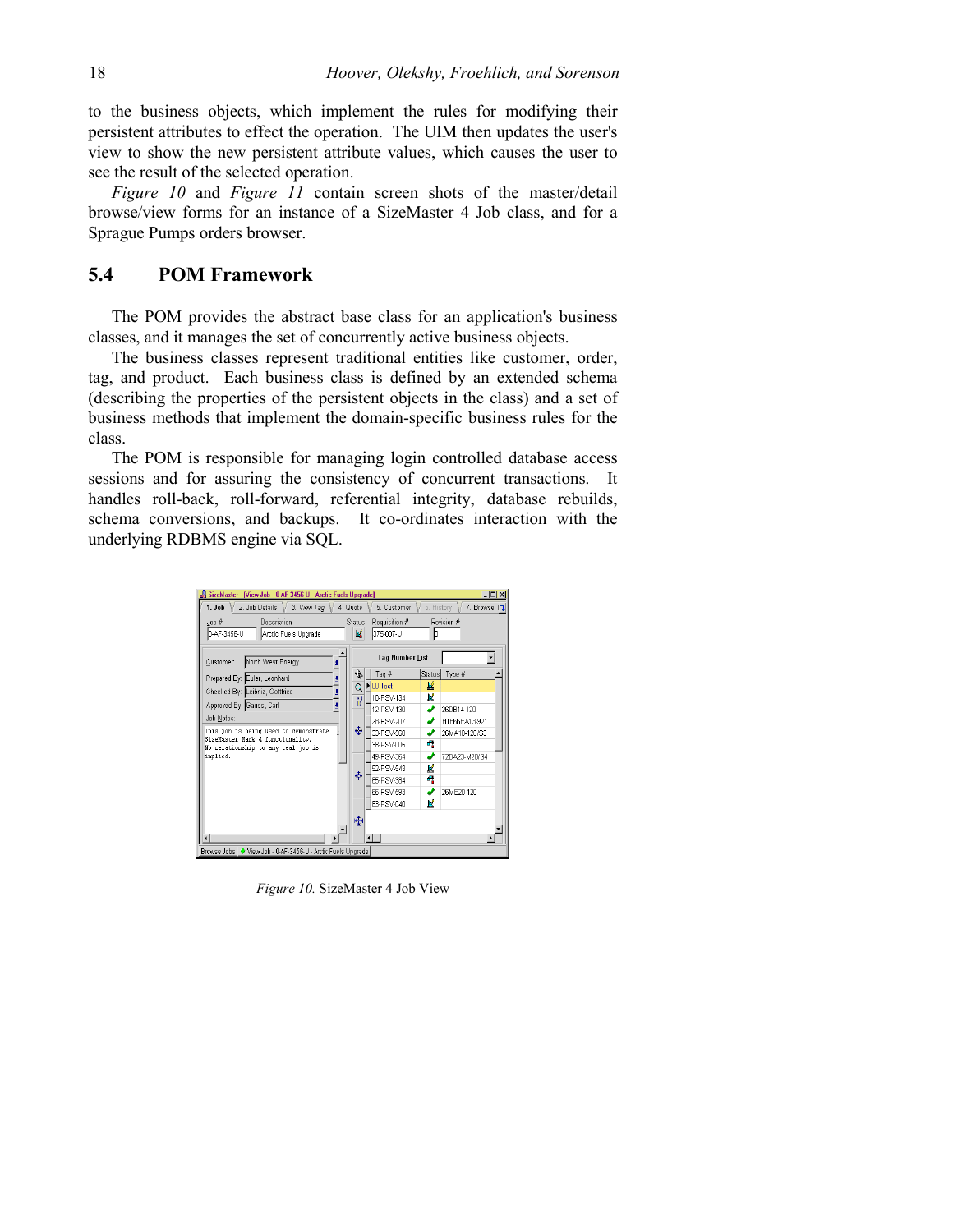| <b>TERS</b> |               |            |                         | <b>Sprague Products</b><br>Orders for tolekshy         |                                       | • Back<br>Daraad<br>Help |
|-------------|---------------|------------|-------------------------|--------------------------------------------------------|---------------------------------------|--------------------------|
|             | • Add Order • |            | L Show Archives?        |                                                        | Sort By: Job #                        | $\blacktriangledown$     |
|             | Order#        | Job#       | <b>Status</b>           | As At                                                  | <b>Description</b>                    |                          |
|             | 001-003-355   | A1-Status  | <b>M</b> Building       | 1999-11-22 22:10:03 Test. Jnh 1                        |                                       | ¥                        |
|             | 001.003.333   | A2.Status  | $\bigcirc$ Ounting      |                                                        | 1999.03.05.18:25:36 Demo Wallsthrough | ÷<br>W                   |
|             | 001.002.AK9   | A2 Status  | <b>A</b> Continue       | 1000 02:07:21:19:50                                    | Dilot Diant                           | N                        |
|             | 001-003-462   |            |                         | A4-Status   0% Shipping   1999-02-07 22:13:24 Gas Test |                                       | ď                        |
|             | 001-004-057   |            | A5-Status   (-) Shioned | 1999-02-08 14:48:33   Bruce for Demo                   |                                       | ¥                        |
|             | 001.004.064   |            | A7-Status X Ratismad    | 1000.02.05.15:45:41 Teet Tob 3                         |                                       | Y                        |
|             | ons one one.  | $T - 1001$ | <b>AND CHARLOCK</b>     | 1000 05 12 11:50:32                                    |                                       | v                        |
|             |               | $2511 - 1$ | $\sim$                  | $-1$                                                   |                                       |                          |

*Figure 11.* Sprague Orders Browser

## **6. CATALOGUE OF ADVANCED FEATURES**

Application quality is the result of attention to many details. This section is a catalogue of some of the important features or best practices that in our experience lead to a quality engineering application. Our intent is that the experienced application developer should identify with many of these, and find some novel ones.

The external interfaces to the applications are deliberately chosen to exploit the experiences of the typical user of Windows-based and Browserbased applications. The crucial application line details are behind the scenes and not visible, or appreciated, by the casual user. In this section we examine how we support these aspects of the application.

Since these features are relatively consistent between applications in the application line, we have incorporated them into our application frameworks. Depending on the nature of the feature, it is either incorporated directly in the framework as a hook, or the feature is generic enough to be incorporated into the framework.

For the purposes of this section, we have divided the advanced features into these general categories.

1. **Core Features** of interest to any application in almost any domain. Many of these features are geared to making problem diagnosis easier for developers and the help desk.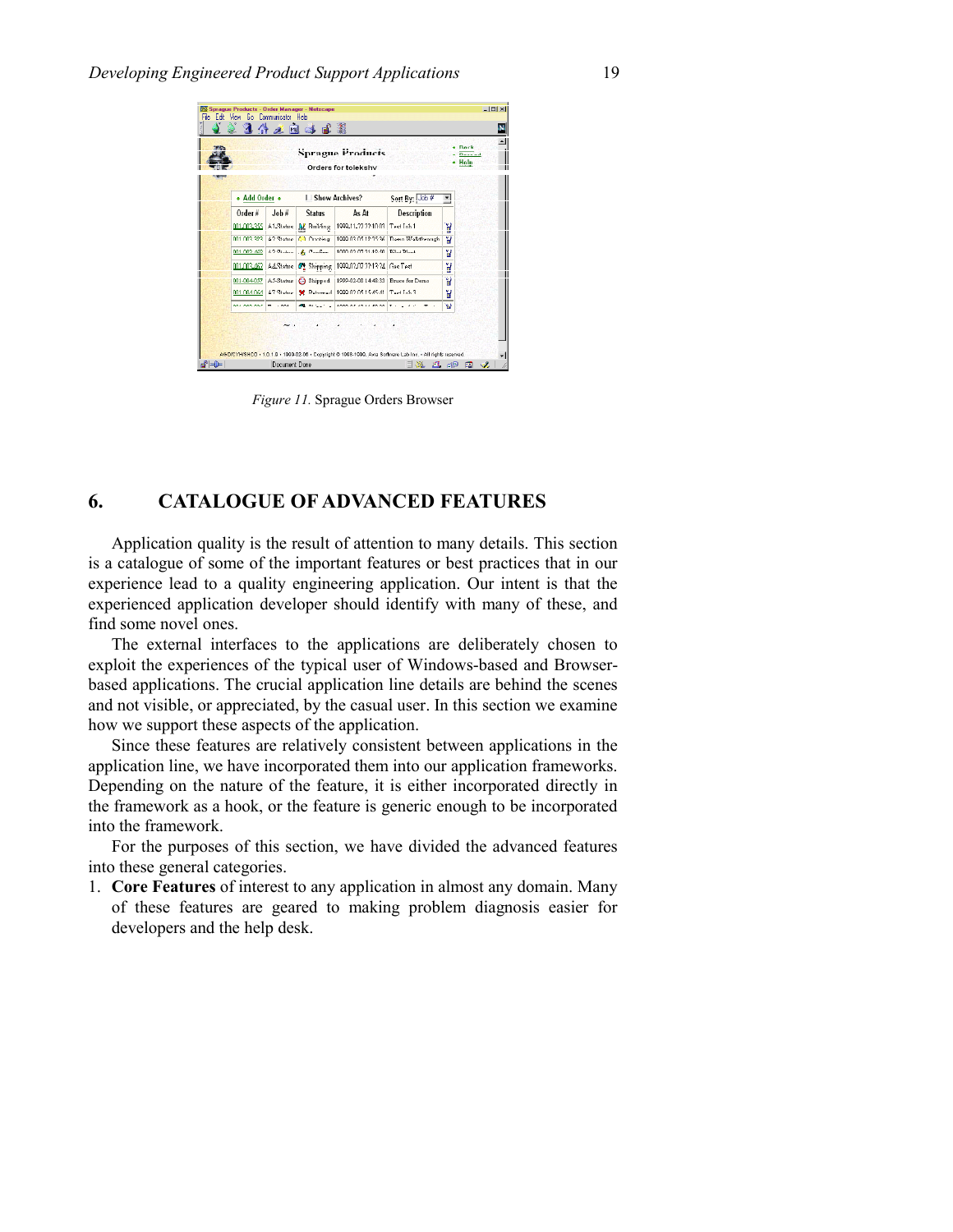- 2. **Engineering Features** of interest to applications that need to support engineering process
- 3. **Persistence Features** of interest to any application that stores its business objects in a database.

## **6.1 Core Features**

#### **6.1.1 Trouble Stack**

In our experience, the single most important facility in an application is the trouble stack. As exceptions are generated, explanatory messages are pushed onto the trouble stack. For example, an attempt to grab a write lock on a record might fail because the record has been updated by someone else. The failure generates an exception with message "database changed by someone else". The code attempting to obtain the write lock can catch the exception, stack the message "can't save changes to database" and continue unwinding. Similarly the top level code attempting to post the transaction could stack the message "can't send order to quoting".

Unwinding the trouble stack provides an explanatory narrative for both the user and the developers. For example: "Can't send order to quoting because can't save changes to database because database changed by someone else." The trouble stack output window has a copy to clipboard feature that can be used to email the entire stack trace to the help desk. Since all our messages are uniquely numbered with a code that is easy to search for in the source, we can quickly determine where the application was when the failure occurred.

#### **6.1.2 Data Signatures**

We compute MD5 checksums on all configuration and crucial data files in order to detect tampering or corruption. For example SizeMaster will not start if the valve catalogue data is incorrectly signed. As evidence of its practicality, we note that when introduced, this feature caught a few cases where experienced users were altering the data files in order to handle situations not yet built into the tool. Knowing that the configuration data and database files have a high probability of being consistent saves substantial diagnostic time.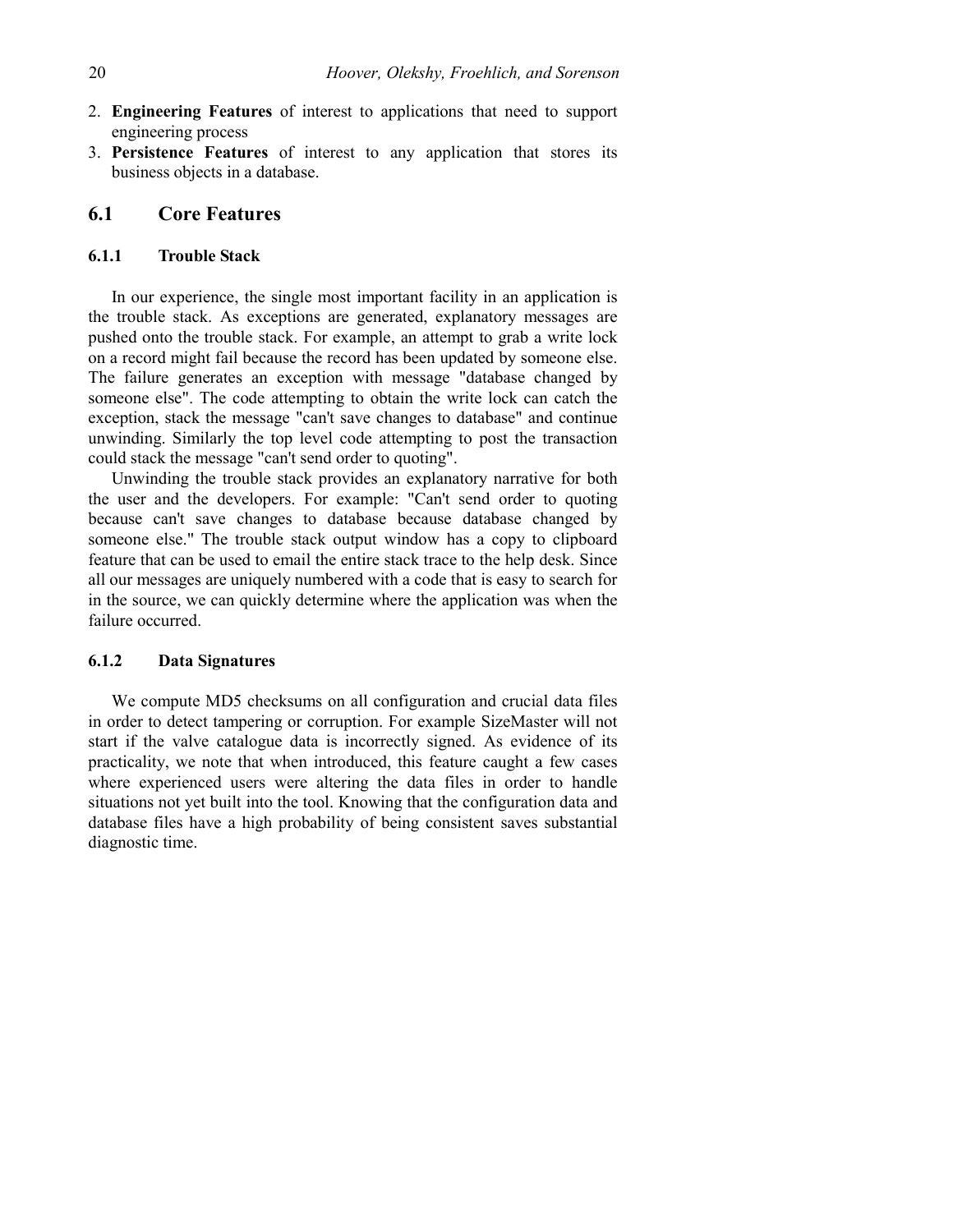#### **6.1.3 Configuration Report**

This report indicates the state of the particular installation, such as the characteristics of the machine, the directory the application is installed in, and where the database middle-ware is located and what version it is.

#### **6.1.4 HTML-based Reports and Displays**

We made an early decision to use HTML for all reports and 2D text layouts on forms. The constraint-based layout of HTML simplifies the resizing of forms. We employ a subset of HTML, with our own browser (a source-licensed component from a supplier) that we modified to have page breaking and numbering, and a facility for rendering equations. Reports can be emailed to users without the enhanced viewer using the MIME encapsulation standard for multi-part forms.

### **6.1.5 Apalon markup language**

Instead of working in raw HTML we use our own markup language, implemented in Perl, that enables us to abstract out the picky details of HTML and work with larger structural components. It also permits us to integrate various application components, for example the same document that describes a formula panel on a form also generates an entry in the master document of all formulas, and generates the image bitmaps necessary for emailing any report containing that formula. Furthermore, using Apalon de-couples us from HTML, in the sense that we could write translators to generate other languages such as LaTeX and rich text format.

#### **6.1.6 Handbook Writer's Assistance**

To make the user manual writer's job easier, the application has a built-in screen capture facility. This not only captures a screen image (in two resolutions, one for display and one for printing), it also generates the Apalon markups for each of the widgets on the form so that hot spot links can be embedded into the manual.

## **6.2 Engineering Features**

#### **6.2.1 Worksheet Navigation**

A worksheet is a complicated object. Although hierarchically structured, the dependencies between data items in the worksheet can thread across the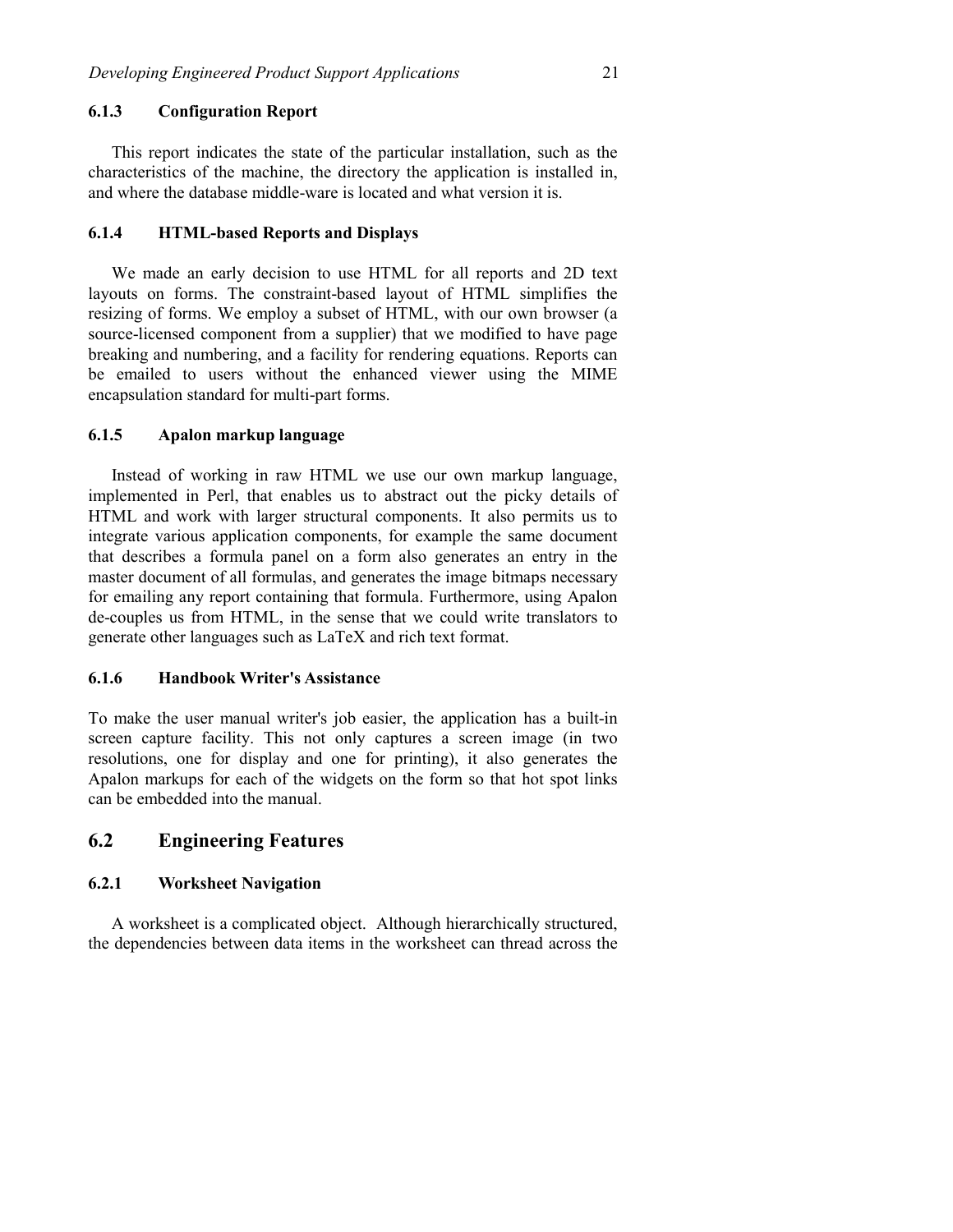hierarchy. A frequent question asked by users is "how is this value computed?" To facilitate navigating through a worksheet, double clicking on any value anywhere in the application takes you to the calculation in the worksheet responsible for computing the value (as shown in *Figure 4*). Within the actual worksheet, a stack is used when following these links so that one can go back to the calculations being previously examined. The formulas being computed are displayed on the worksheet. The user can also view the actual Object Pascal code associated with the formula. In a few cases, users have employed this feature to uncover a discrepancy between what was actually computed and what was being claimed.

#### **6.2.2 Basis and Display Units**

Units of measurement are crucial to engineering calculations. Each numeric data element in a worksheet has a particular category, such as length. Within the category each data element has a fixed basis units, such as feet. Basis units are chosen to be the same as the engineering standard implemented in the worksheet. All computations are done in basis units. Associated with each data element is its user selectable display style, which is used to specify the way the value is displayed, for example display and input in meters, even though the calculation is in feet. All conversions to and from basis units are done by the framework. The worksheet designer can ignore the issue completely. The framework also enforces consistency of displayed units. If a particular piece of data, say vessel height, is in feet on one form, it will be in feet on all other forms and reports.

All data elements have the possible value of "undefined" which is distinct from other possible values that the element can have. Any attempt to compute with an undefined value raises an exception and prevents further computation that depends on that data.

#### **6.2.3 Special Input Widgets**

A common engineering practice is to tweak a parameter slightly. We have the current value displayed while the new input is entered into a drop down part of the control. This rectifies the annoying behaviour of standard data controls in which the current value vanishes when input is begun.

These widgets also distinguish between values entered by the user directly, and values obtained from the pick list associated with the widget. For example, in a numeric field specifying the specific gravity of a liquid, the field will distinguish between a 1.0 entered in by the user, and a 1.0 entered as a result of picking Water from the pick list. It is important in trouble diagnosis to know where the 1.0 came from.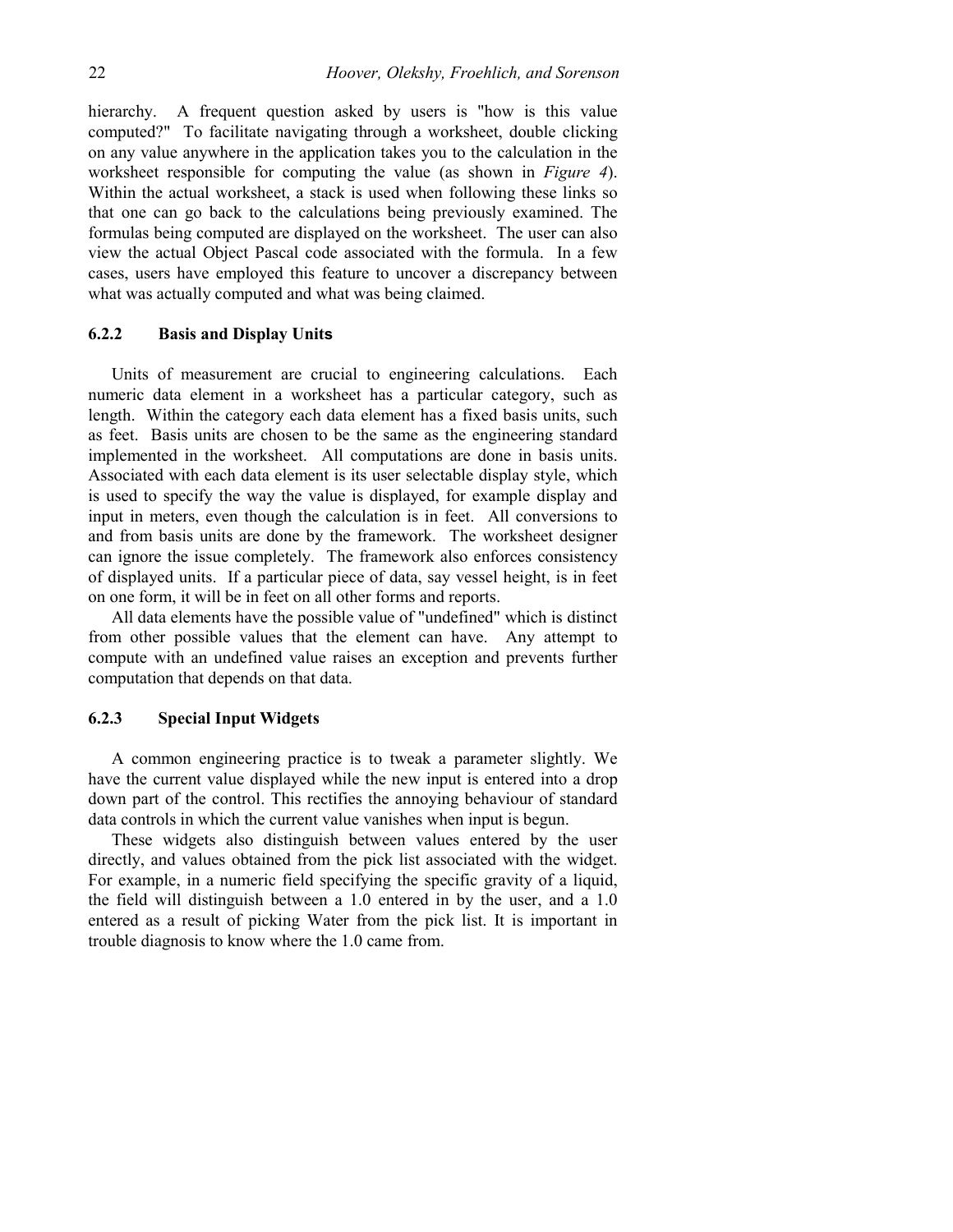### **6.2.4 Check Worksheets**

In the event that a defect in the application is discovered, or the engineering standard changes, it is important that it be easy to check if this affects any prior sizing calculations. This feature checks each of the worksheets against the new release and flags any critical differences. This is another argument for keeping business objects in a properly managed database.

#### **6.2.5 Worksheet Version Migration**

The worksheets can also change as a result of evolution in the tool as new capabilities are added. Each worksheet has a version number, and changes are classified as minor or major. A minor change means that existing worksheets are upwardly compatible. A major change means that handcrafted migration code needs to be written.

#### **6.2.6 External Testing Hooks**

We can generate a version of SizeMaster that has the UI disabled and communicates via sockets, thus acting as worksheet server. This enables us to do regression tests on the core worksheet directly, without having to use UI based test harnesses.

#### **6.2.7 Database Access Keys**

Since these application contain engineering standards and catalogue data that can change over time, it is important that stale versions not persist once distributed. Built in to each release is a database access key that must be periodically updated through the help desk. When this key expires, the application will fail to start. This is of course also important when defects in the application are discovered.

With this feature we can be confident that all legitimately obtained versions will eventually expire and users will be required to contact the help desk to keep their application up to date. The help desk user roster, its batch mailings, and its use for software distribution makes this possible.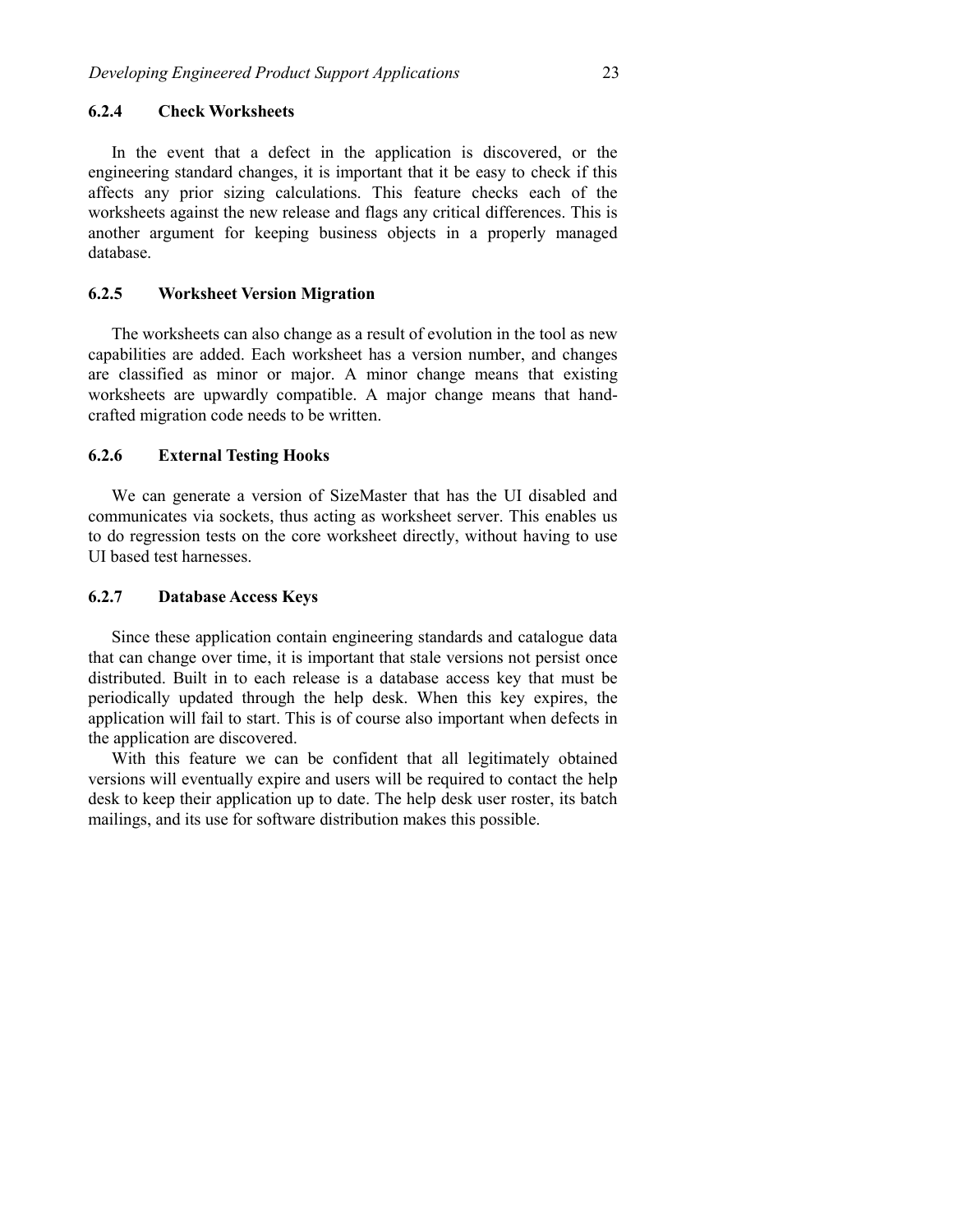#### **6.3 Persistence Features**

#### **6.3.1 Object Model, Object Ids, and Foreign Keys**

Our persistent object manager uses a traditional mapping of classes into tables, objects into records, and attributes into fields. Every object is identified by a unique object id field. All foreign keys are the ids of their referent objects. The persistent object base class knows how to automatically retrieve the target object when the value of a foreign key field is retrieved. You can even de-reference null foreign keys, and the persistent object manager knows to return null results for the attributes of those non-existent objects.

#### **6.3.2 Concurrent Transaction Consistency**

Every persistent object has a write count attribute that is incremented, under lock, whenever the object is written to the database. The persistent object manager refuses to update records if their write count at update time does not match the write count as last read from the database. Since all write counts are checked together, under lock, when a transaction commits and before any writing is done, the existence of any optimistic lock failure effects a rollback of the entire transaction.

The UIM hooks into the POM to automatically maintain the last-read write-lock counts for each business object being accessed by the application, even though in the case of Web-based applications this requires shipping the write-lock count out to the browser and back, and checking that it hasn't been tampered with on the client side. The application developer is completely freed from locking considerations.

#### **6.3.3 Referential Integrity**

The persistent object manager knows how to maintain an inverted index connecting all object ids used as foreign keys back to their referrer objects. Using this index, the POM refuses to delete records that have any foreign key pointing to them, thus ensuring the referential integrity of the database. Referential integrity checks are performed during transaction commit, under lock, so a violation has the effect of rolling back the entire transaction.

### **6.3.4 Journaling, Roll-Forward, and Revision Control**

In Kalos-based applications, record keeping for revision control was the responsibility of the application developer. We are currently in the process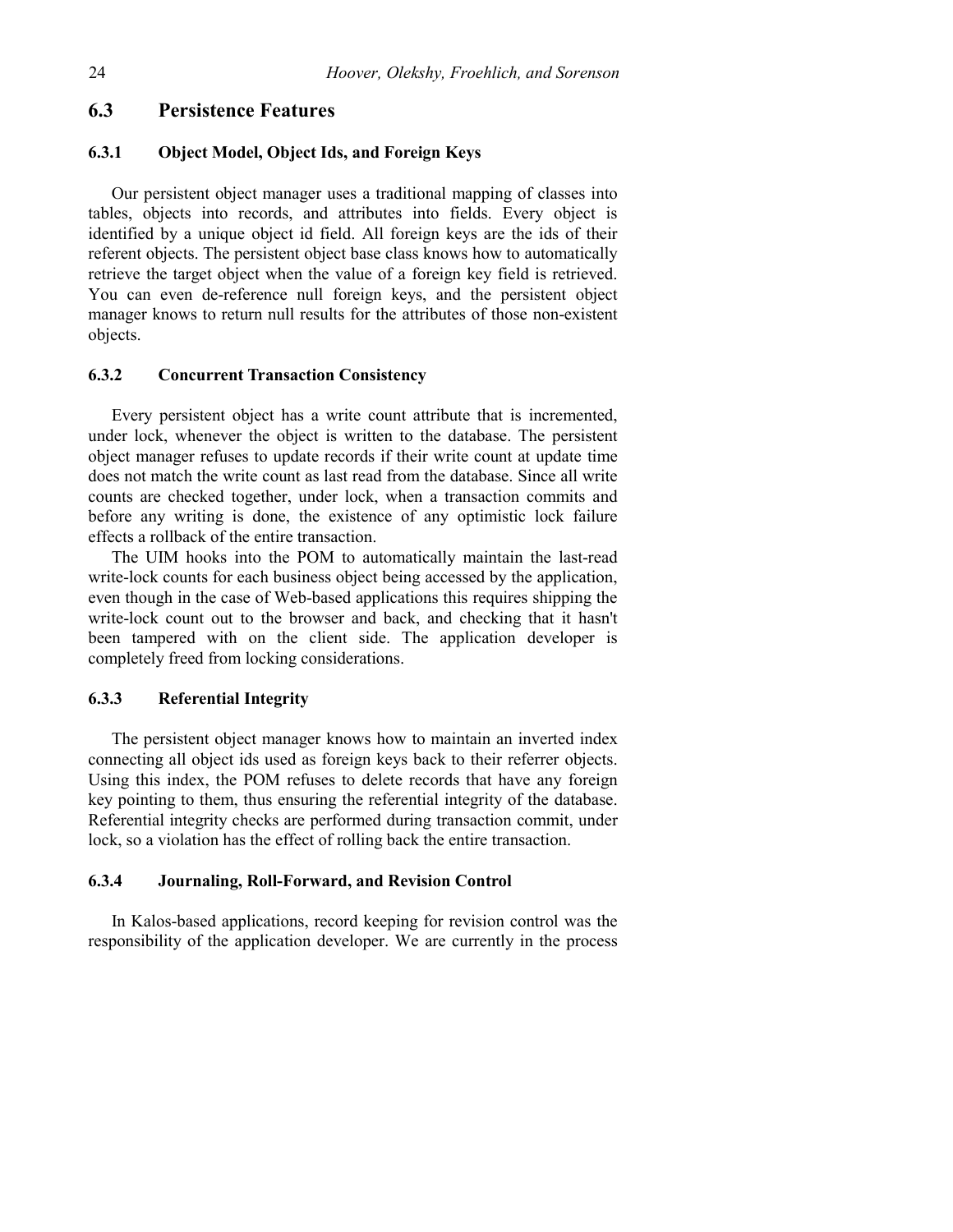of extending the Prothos persistent object manager to journal all database adds, write, and deletes. This journal can be used by the application developer to produce any domain-specific change reports required by the user.

In addition, since Prothos is already internetwork-aware, we can copy the journal entries to one or more physically remote logging servers, via TCP/IP, in real time. This means that in the event the application server disappears in a puff of smoke, we can simply install the most recent CD-ROM backup on a new machine, play forward the journal from a remote site, and reconstitute the database as of the last successfully completed transaction.

#### **6.3.5 Replication**

The persistent object manager can maintain unique object ids across databases, not just within them. It does this by pre-pending a unique database id to each object id. In addition, each object has a writeable-by attribute, which contains the id of the database within which the object can be updated.

Application developers can use this facility to implement a simple replication facility. An XML-encoded stream containing, for example, an order and all its detail items, can be exported from one database into other databases. If the writeable-by attributes in the XML stream are left set to the exporting database id, then all importers effectively receive read-only copies of the data. If the writeable-by attributes in the XML stream are set to a target database's id, then that database will receive a writeable copy of the data, the exporter will be left with read-only access, and any other importers will still receive a read-only copy.

This persistent write lock facility can be difficult to manage, because of the need to handle a lost XML stream without violating the universal onewriter-only rule, and because of the need to handle foreign keys that may not be in the importer's database. However, we have successfully used it to move orders for engineered products from a central database, to a laptop for modification while not connected to the central database, and then back to the central database when the laptop user has completed their work.

#### **6.3.6 Schema Conversions**

The persistent object manager includes a mechanism for handing schema migration. The POM includes a base class that handles copying records from a database with an old schema to one with the new schema. This class can automatically handle simple field name and type conversions, and its methods can be overridden on a per-class basis to handle more complex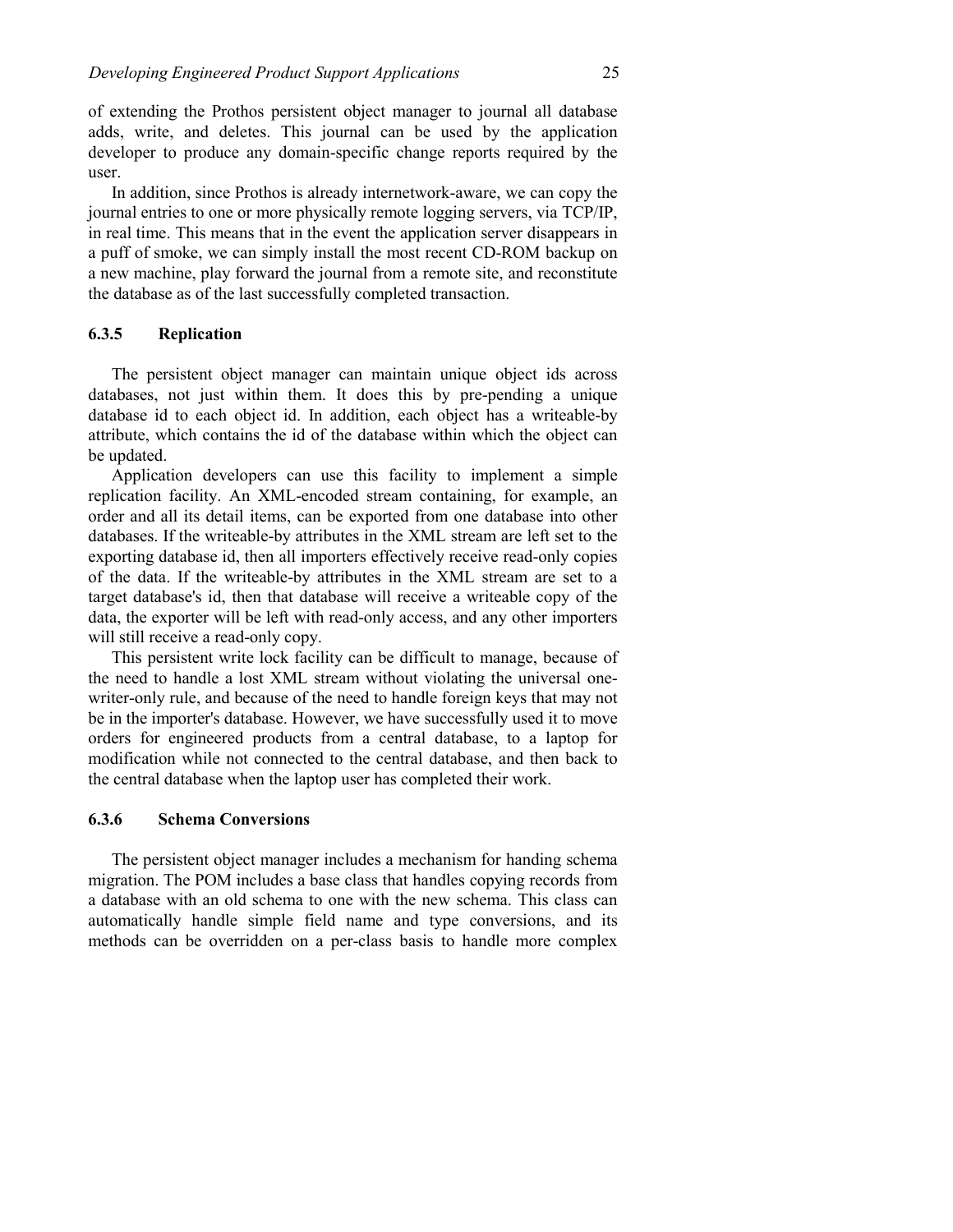conversions. When the POM notices that a database is marked with as having an obsolete schema, the user can simply pick the conversion tool and all changes required to bring the database up to date are applied.

#### **6.4 Remarks**

The many features just discussed have been incorporated into our frameworks as they evolved through several versions. This would not have been possible without a well-defined basic architecture, which we were fortunate enough to have and take the time to develop at the very beginning.

## **7. RELATED WORK**

While software companies have been doing product line development for many years, it is only recently that the issues of building, evolving and deploying frameworks, processes and tools in support of product lines have been researched. Some of the most advanced work is Batory's GenVoca Model [Batory97] and Jakarta Tool Suite (JTS) for implementing GenVoca product-line architectures. Software reuse in general [Jacobsen97], and frameworks [Johnson92, Fayad97] and components-oriented development [Bosch97] in particular, are important approaches for achieving the largescale design and code reuse that is desirable in product-line development. Our work on hooks [Froehlich99a] and Pree's work on hotspots [Pree95] focus on the prescriptive documentation of frameworks which, we believe, is fundamental to the production of quick-to-market, high-quality product line software.

## **8. CONCLUSIONS**

Application line developers have two primary problems to solve: keeping their applications relevant to the associated manufactured product line, and evolving their applications to exploit new information technologies.

Our experience has convinced us that high quality object-oriented frameworks with good factoring into services are crucial to addressing both of these issues. Although the implementation of a framework is important, it is more important that it have a good architecture. Our framework architectures have survived the transition from the world of thick clients and database to the arrival of the web as the in-vogue delivery mechanism.

The ability to do rapid evolutionary development must be part of the framework infrastructure. The judicious factoring of services into a number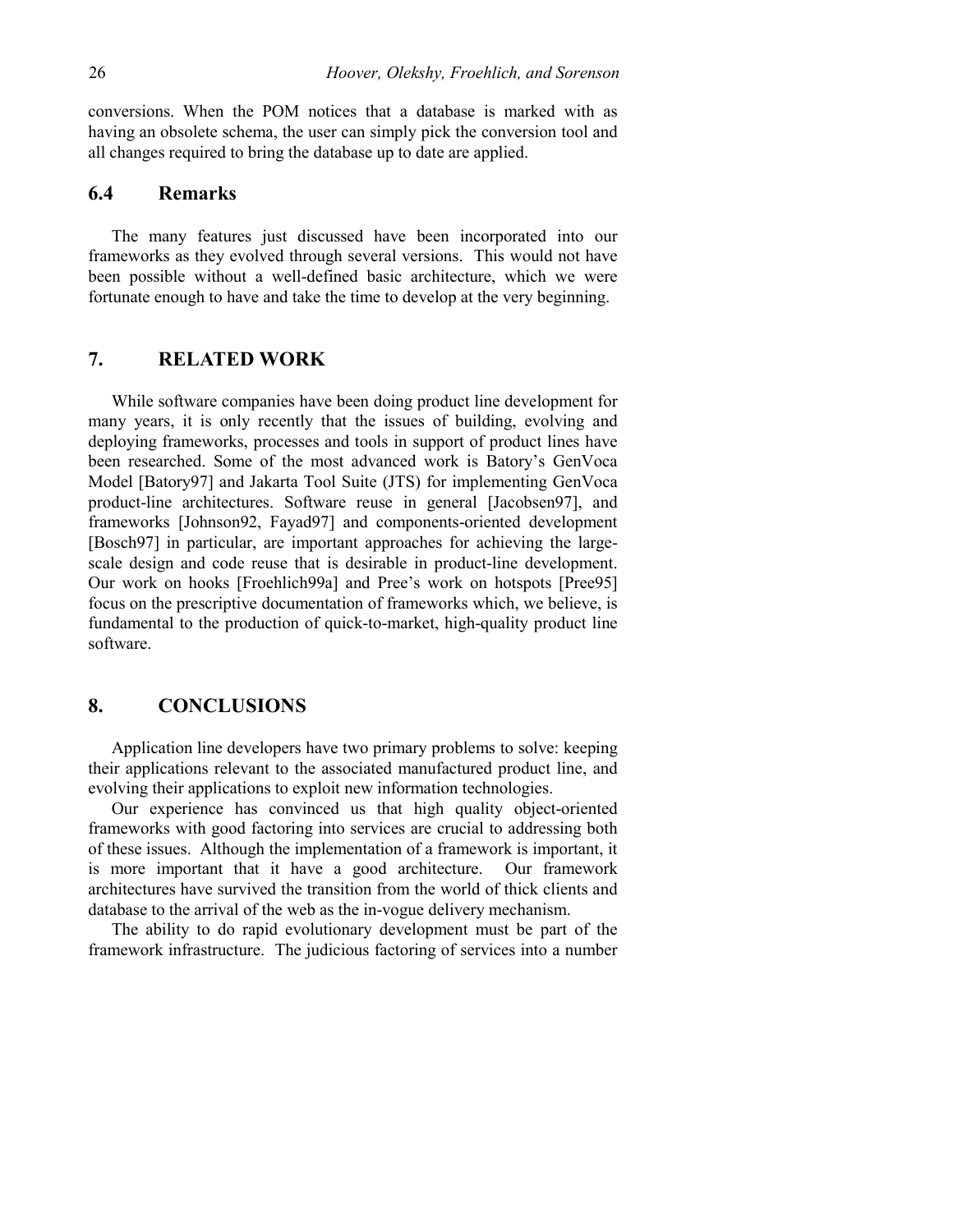of collaborating frameworks enables us to manage differing rates of change corresponding to the level of uncertainty in the application requirements. User interface and workflow are the most flexible, data model changes less so, and engineering worksheet changes are tightly controlled.

We have also learned that it is not sufficient to develop frameworks that address only the development of the application. They must also support other parts of the process: from production of documentation, through help desk integration, to defect tracking and resolution.

Finally, within the engineered-product domain, we are confident that we have a good working set of best practices and advanced features that are embodied in our techniques for building and supporting applications. In this paper, we have shared our experiences and development strategy in the hope that it will be of value to other builders of engineering tools.

#### **ACKNOWLEDGEMENTS**

We wish to gratefully acknowledge research support from the Natural Sciences and Engineering Research Council of Canada, in particular the Industrial Oriented Research program; the National Research Council of Canada and its IRAP program; Farris Engineering and Josh Kolenc, the driving force behind SizeMaster; and especially the many engineers around the world who use our software and give us feedback.

### **REFERENCES**

- [Batory97] Composition Validation and Subjectivity in GenVoca Generators, IEEE Transactions on Software Engineering (special issue on Software Reuse), February 1997, 67-82
- [Bosch97] J. Bosch, Adapting Object-Oriented Components, Proceedings of the 2<sup>nd</sup> International Workshop on Component Oriented Programming (WCOP'97), Jyväskylä, Finland, 13-22.
- [Froehlich97] G. Froehlich, H. J. Hoover, L. Liu, P. Sorenson. Hooking into Object-Oriented Frameworks. In Proceedings of the 1997 International Conference on Software Engineering (Boston, Mass.,1997), 491-501.
- [Froehlich99] G. Froehlich, H. J. Hoover, P. Sorenson. Realizing Requirements in Product-Line Development using O-O Frameworks. Australian Journal of Information Systems, Special Issue on Requirements Engineering, pp 6-12, 1999.
- [Froehlich99a] G. Froehlich, H.J. Hoover, L. Liu and P. Sorenson. Reusing Hooks. In *Building Application Frameworks*. M. Fayad, D. Schmidt and R. Johnson, ed. Wiley Computer Publishing, New York. 1999, 219-235.
- [Froehlich99b] G. Froehlich, H.J. Hoover, Wendy Liew and P. Sorenson. *Application Framework Issues When Evolving Business Applications for Electronic Commerce*. Information Systems, Vol 24 No 6, Sept 1999, 457-473.